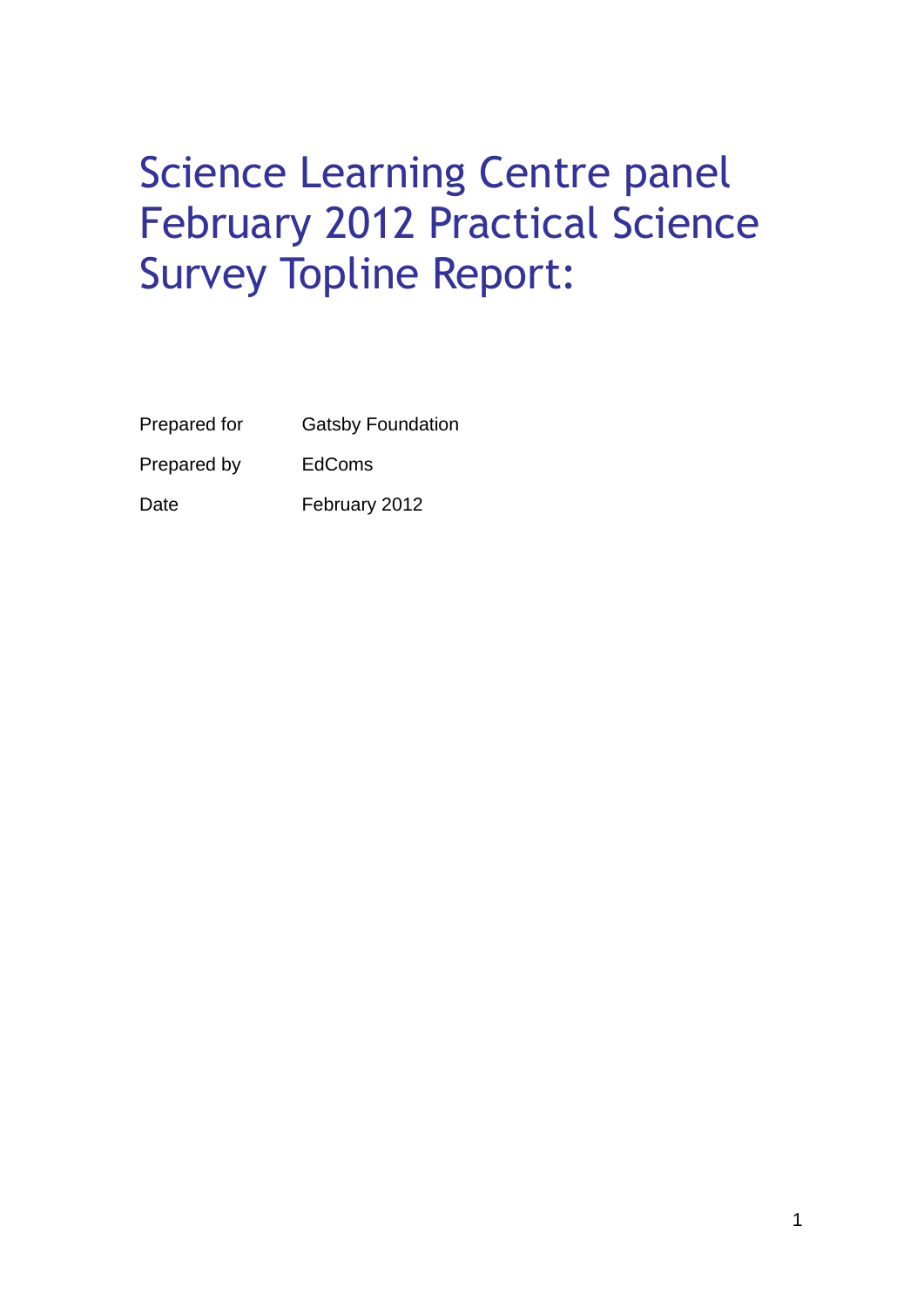# 1. Introduction

Gatsby used the National Science Learning Centre teacher panel, managed by EdComs on behalf of MyScience.co Ltd, in order to carry out a survey in January and February 2012 with Science teachers in secondary schools and FE colleges. The survey focussed on teachers' views and experiences of practical work in Science.

This report provides key topline findings from the survey.

## 1.1 About the sample

The National Science Learning Centre teacher panel, which was used for this research, is recruited from a number of sources. Some are recruited from the Science Learning Centres' own contact databases. Others, particularly those who are not engaged with the Science Learning Centres, are recruited through other channels such as EdComs' own teacher database, databases provided by The Education Company and through social media recruitment, carried out by EdComs' digital marketing division.

## 1.2 Sample profile

The panel survey received **396** responses overall. The way that the sample was broken down is detailed below.

## **Table 1: School category**

|                   | <b>Total</b><br>(396)<br>$\frac{0}{0}$ |
|-------------------|----------------------------------------|
| Secondary         |                                        |
| <b>FE College</b> |                                        |

#### **Table 2: Secondary school size**

|                    | <b>Total</b><br>(356)<br>$\frac{0}{0}$ |
|--------------------|----------------------------------------|
| Under 1,000 pupils | 46                                     |
| Over 1,000 pupils  | 54                                     |

#### **Table 3: FE College size**

|                    | <b>Total</b><br>(40)<br>$\frac{0}{0}$ |
|--------------------|---------------------------------------|
| Under 1,000 pupils | 13                                    |
| Over 1,000 pupils  | 88                                    |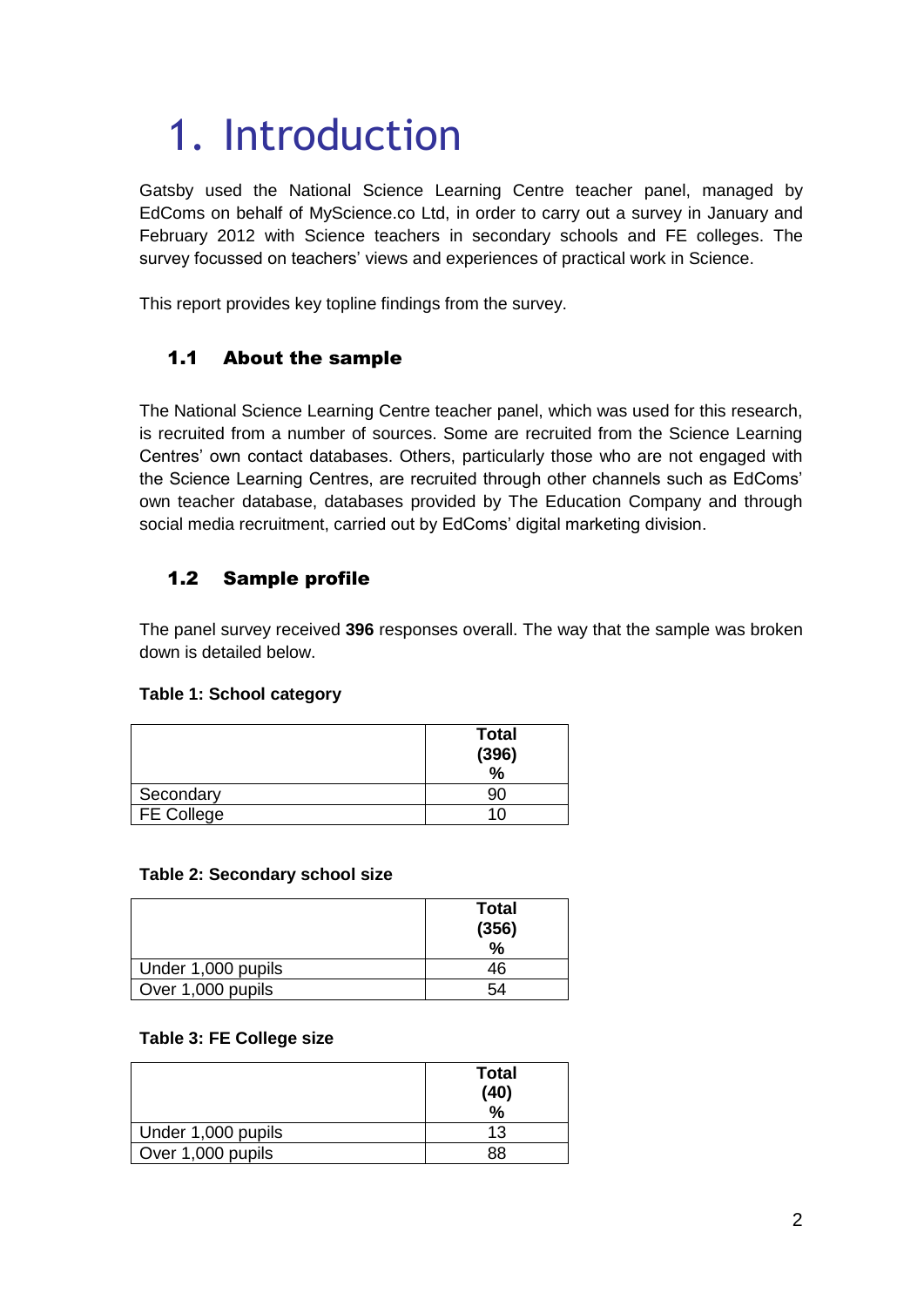## **Table 4: School type<sup>1</sup>**

|                           | <b>Total</b><br>(396)<br>% |
|---------------------------|----------------------------|
| Academy                   | 32                         |
| <b>FE College</b>         | 9                          |
| Sixth Form College        |                            |
| <b>Independent School</b> |                            |
| <b>State School</b>       | 55                         |
| <b>Free School</b>        |                            |

#### **Table 5: Region**

|                          | <b>Total</b><br>(396)<br>℅ |
|--------------------------|----------------------------|
| <b>North West</b>        | 17                         |
| South East               | 15                         |
| London                   | 14                         |
| <b>West Midlands</b>     | 11                         |
| South West               | 10                         |
| East of England          | 9                          |
| Yorkshire and the Humber | 8                          |
| <b>North East</b>        | 8                          |
| East Midlands            | 8                          |

#### **Table 6: Respondent Role**

|                        | <b>Total</b><br>(396) |
|------------------------|-----------------------|
|                        | %                     |
| Teacher                | 43                    |
| <b>Head of Science</b> | 36                    |
| Science Co-ordinator   | 14                    |
| Headteacher            | З                     |
| Other                  |                       |

## **Table 7: Respondents by Subject Specialism**

|                            | Total<br>(396)<br>% |
|----------------------------|---------------------|
| Physics                    | 24                  |
| Chemistry                  | 27                  |
| Biology/Psychology         | 38                  |
| <b>Other Science</b>       |                     |
| Table 8: Years in teaching |                     |
|                            | Total               |

 1 Note that respondents were able to select more than one option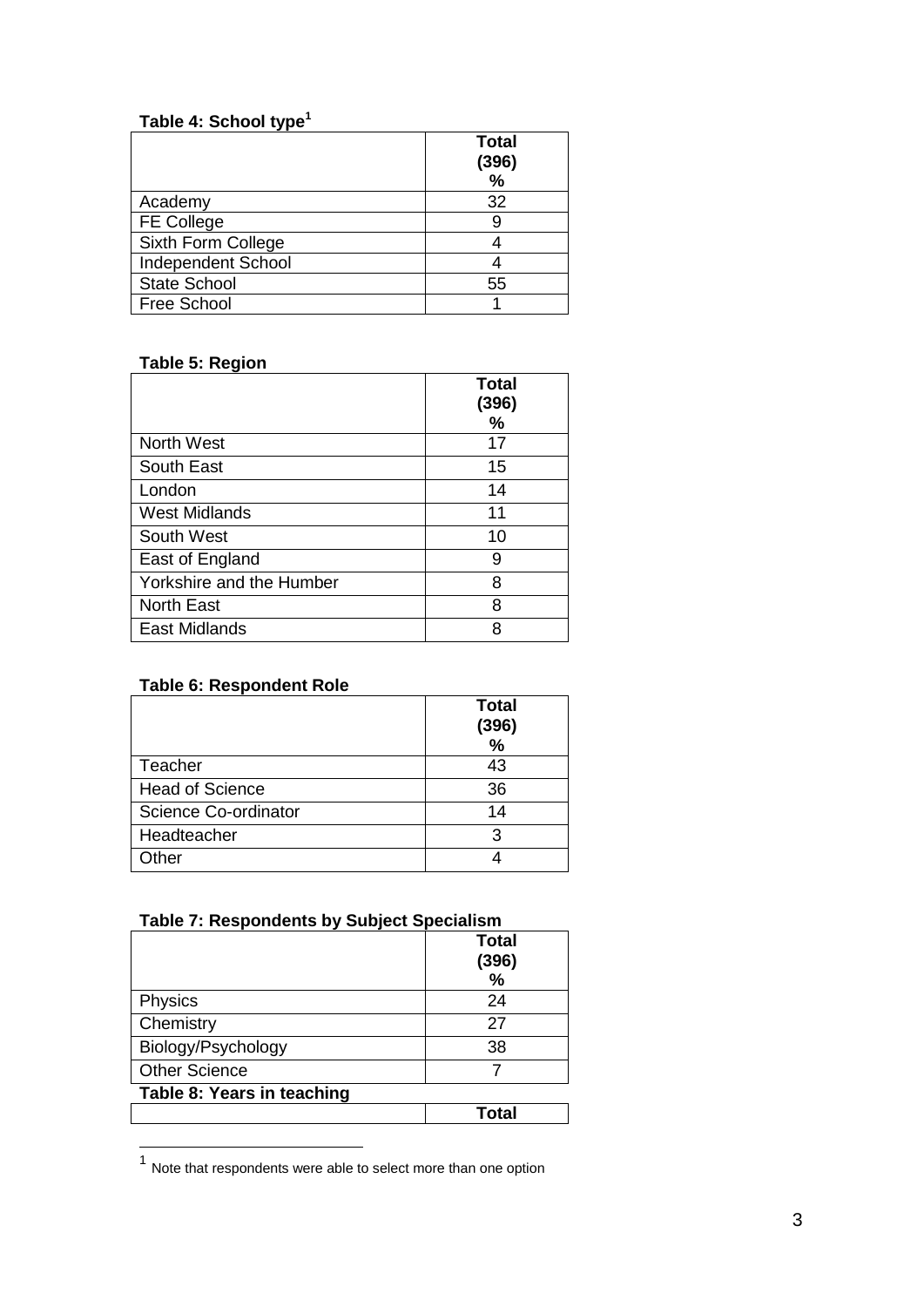|                    | (396)<br>$\%$ |
|--------------------|---------------|
| Less than one year | 2             |
|                    | 5             |
| $1 - 2$ years      |               |
| $3 - 5$ years      | 17            |
| $6 - 10$ years     | 28            |
| $11 - 20$ years    | 28            |
| More than 20 years | 21            |

#### **Table 9: Key Stage taught<sup>2</sup>**

|             | <b>Total</b><br>(396)<br>% |
|-------------|----------------------------|
| Key Stage 3 | 82                         |
| Key Stage 4 | 89                         |
| Key Stage 5 | 54                         |
| No data     |                            |

#### **Table 10: Engagement with Science Learning Centres**

|                                                           | <b>Total</b><br>(396)<br>$\frac{0}{0}$ |
|-----------------------------------------------------------|----------------------------------------|
| Attended three or more courses                            | 23                                     |
| Attended one or two courses                               | 43                                     |
| Not attended any courses, but<br>registered on the portal | 19                                     |
| No current relationship                                   | 15                                     |

Where respondents are mentioned as being engaged or unengaged with the NSLC or rSLCs, the definition is based on responses to this question. Those who have attended one or two Science Learning Centre courses, or three or more Science Learning Centres courses are defined as engaged. Respondents who have registered on the portal but not attended a course are considered to be unengaged. Respondents who have no current relationship with a Science Learning Centre are also considered to be unengaged.

Those who are engaged with a Science Learning Centre were also asked whether this was the National Science Learning Centre, a regional Science Learning Centre, or both.

## **Table 11: Which Science Learning Centres engaged with**

| <b>Total</b> |
|--------------|
| 1261         |
|              |

l  $2$  Note that respondents were able to select more than one Key Stage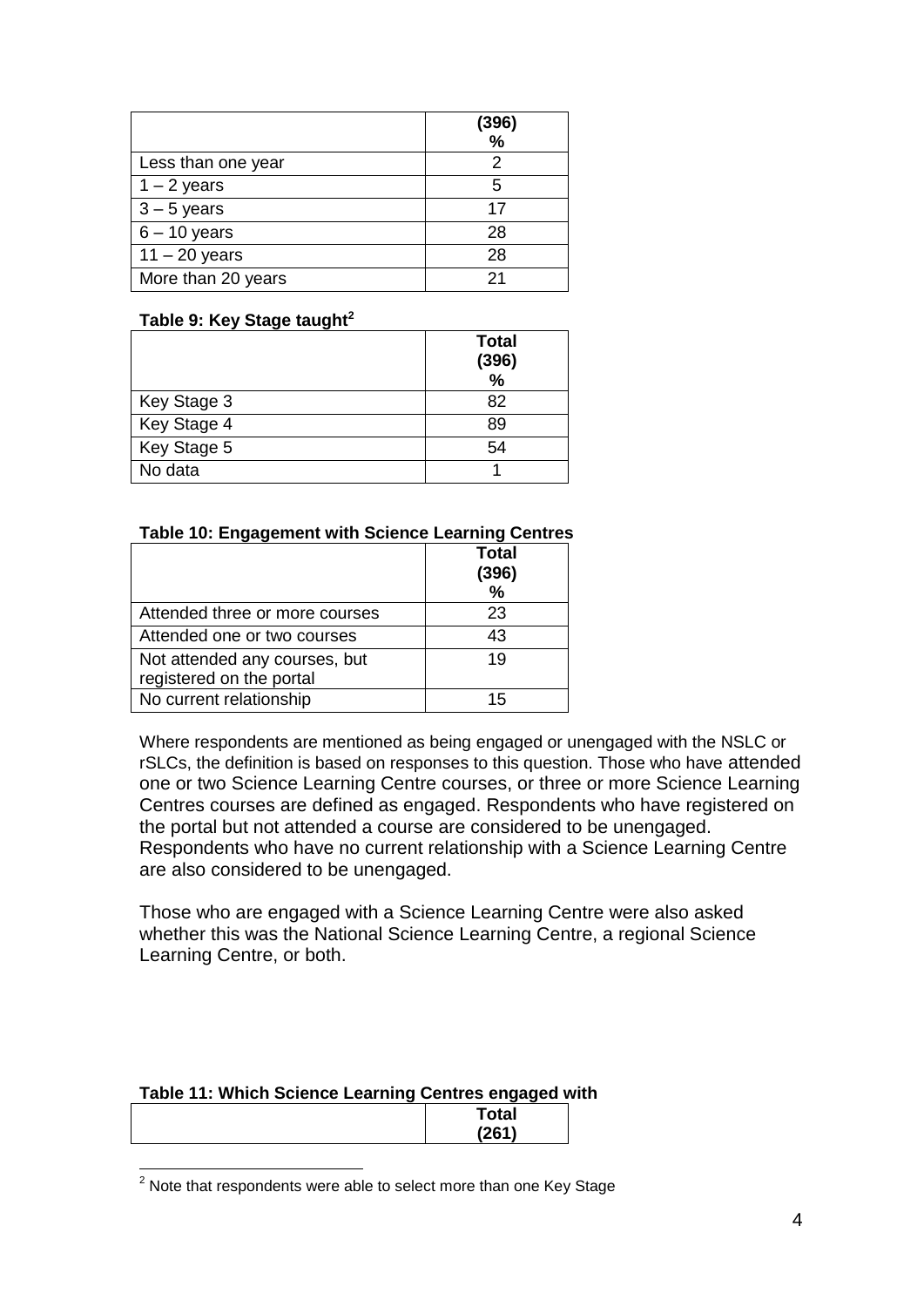| National Science Learning Centre        | 34 |
|-----------------------------------------|----|
| <b>Regional Science Learning Centre</b> | 36 |
| <b>Both</b>                             | 30 |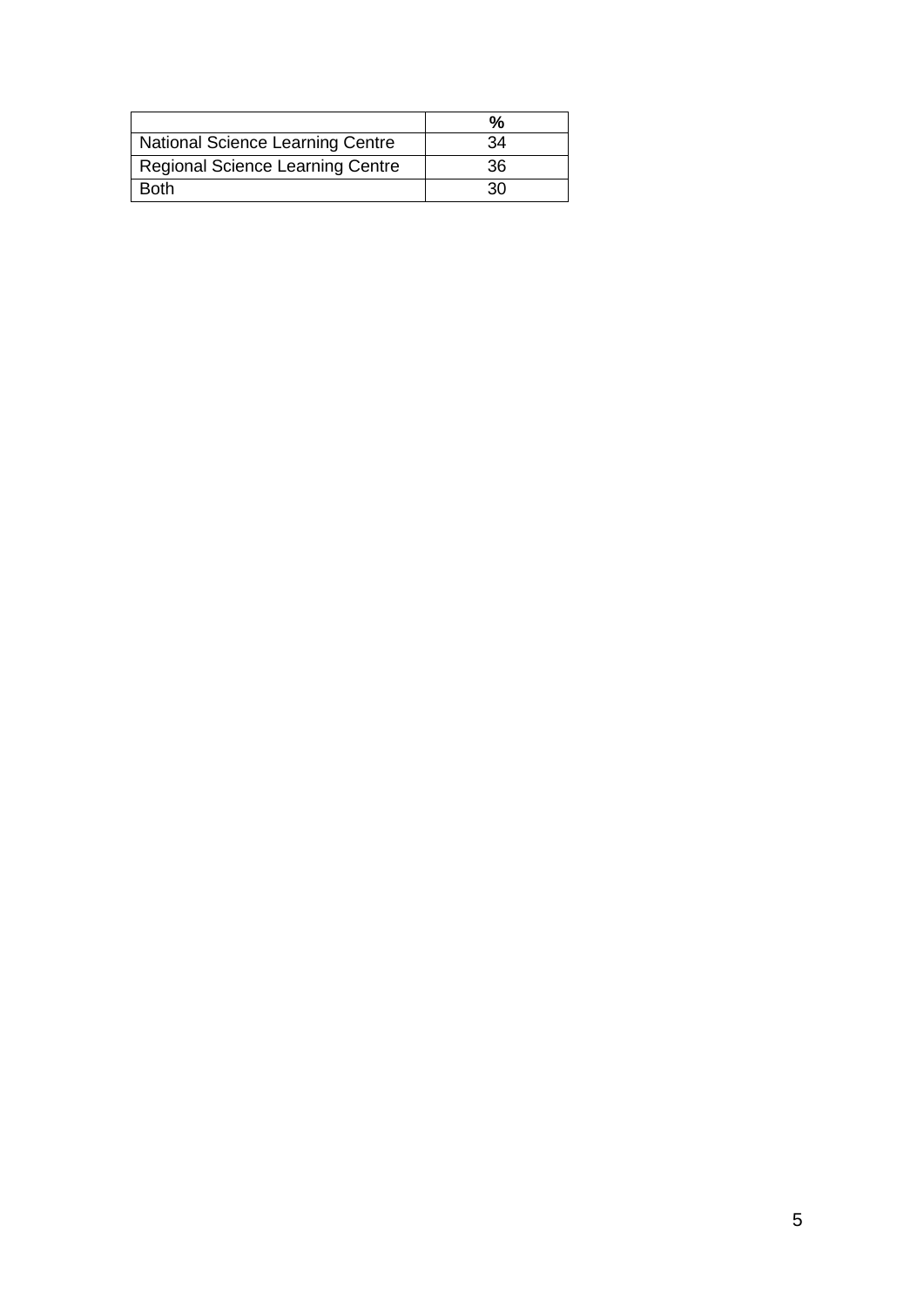## 2. Main Findings

The sample that took part in this survey included those from secondary schools and FE colleges. However, it should be noted that respondents were not represented in equal proportions in the survey. Overall, 90% of the respondents were from secondary schools and 10% from FE colleges. Therefore, when considering differing results between these two groups, it is important that the sample group bases are taken into account. However, where there are statistically significant differences, these have been noted in the commentary.

## 2.1 Practical work in class

The survey began by asking respondents about how often they use practical work with students in their classes.

## **Figure 2.1.1 How often do you use practical work with your students in Science classes? SINGLE CODE PER ANSWER Base: All respondents, n=396, (secondary=356, FE college=40)**



Most respondents said that they use practical work frequently (47%) or very frequently (37%). By contrast, only a very small proportion overall (1%) said that practical work was a rare occurrence.

The reported frequencies were very similar in secondary schools (where 84% said that they used practical work frequently) and in FE colleges (where 83% said the same).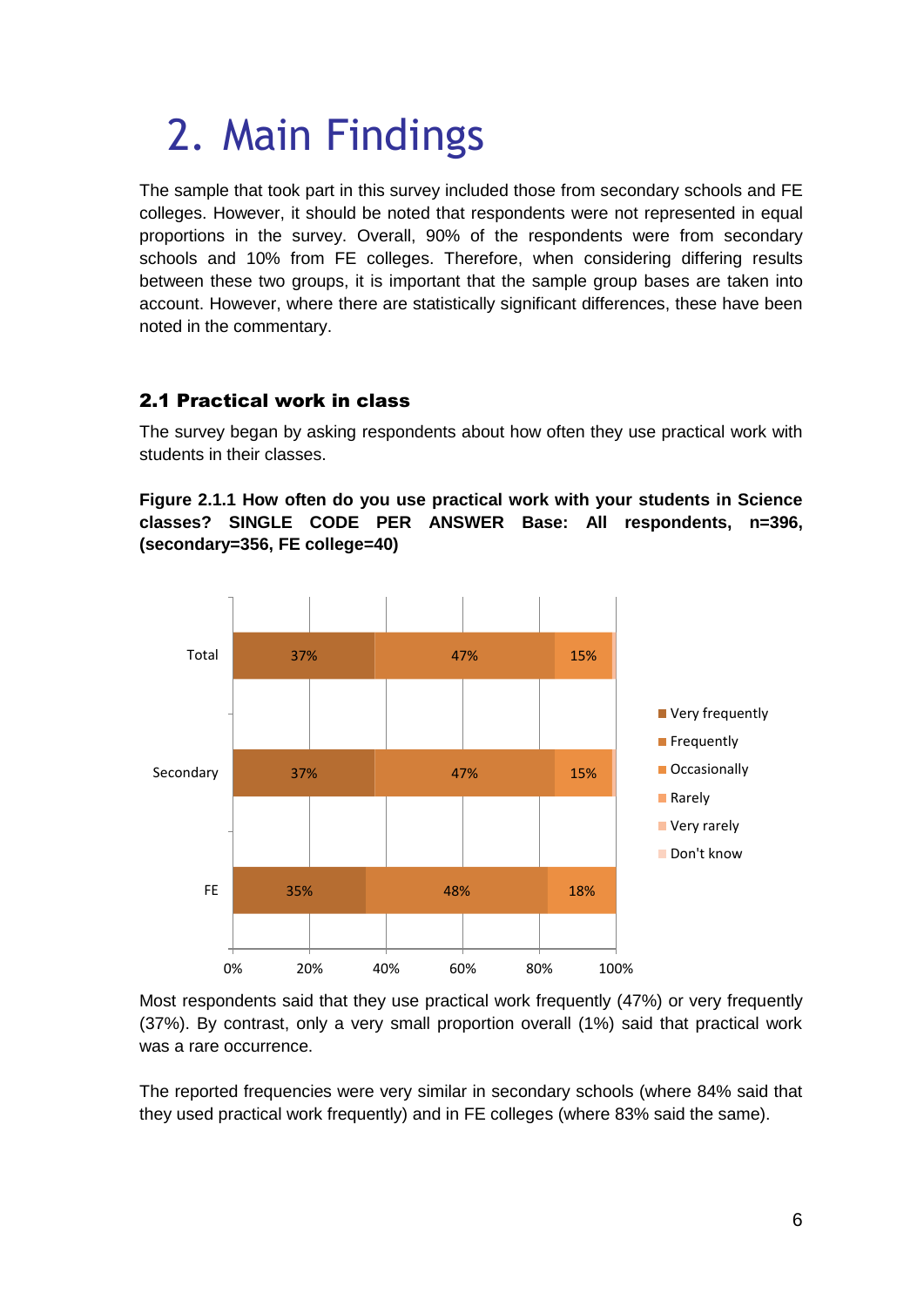Respondents were then asked an open question about what they thought their students liked and disliked about carrying out practical work.

## **Figure 2.1.2 What do your students like about carrying out practical work? OPEN QUESTION Base: All respondents, n=396, (secondary=356, FE college=40)**



The most commonly given responses almost all related to the fact that practical work offered different challenges to some other types of classroom learning, such as:

- Working independently (29%)
- The hands-on nature of the work (28%)
- The problem-solving element (27%)
- The opportunity for teamwork (26%)

There was also a perception that practical work was more exciting for pupils than other lessons (which was mentioned by 23%). There were no significant differences between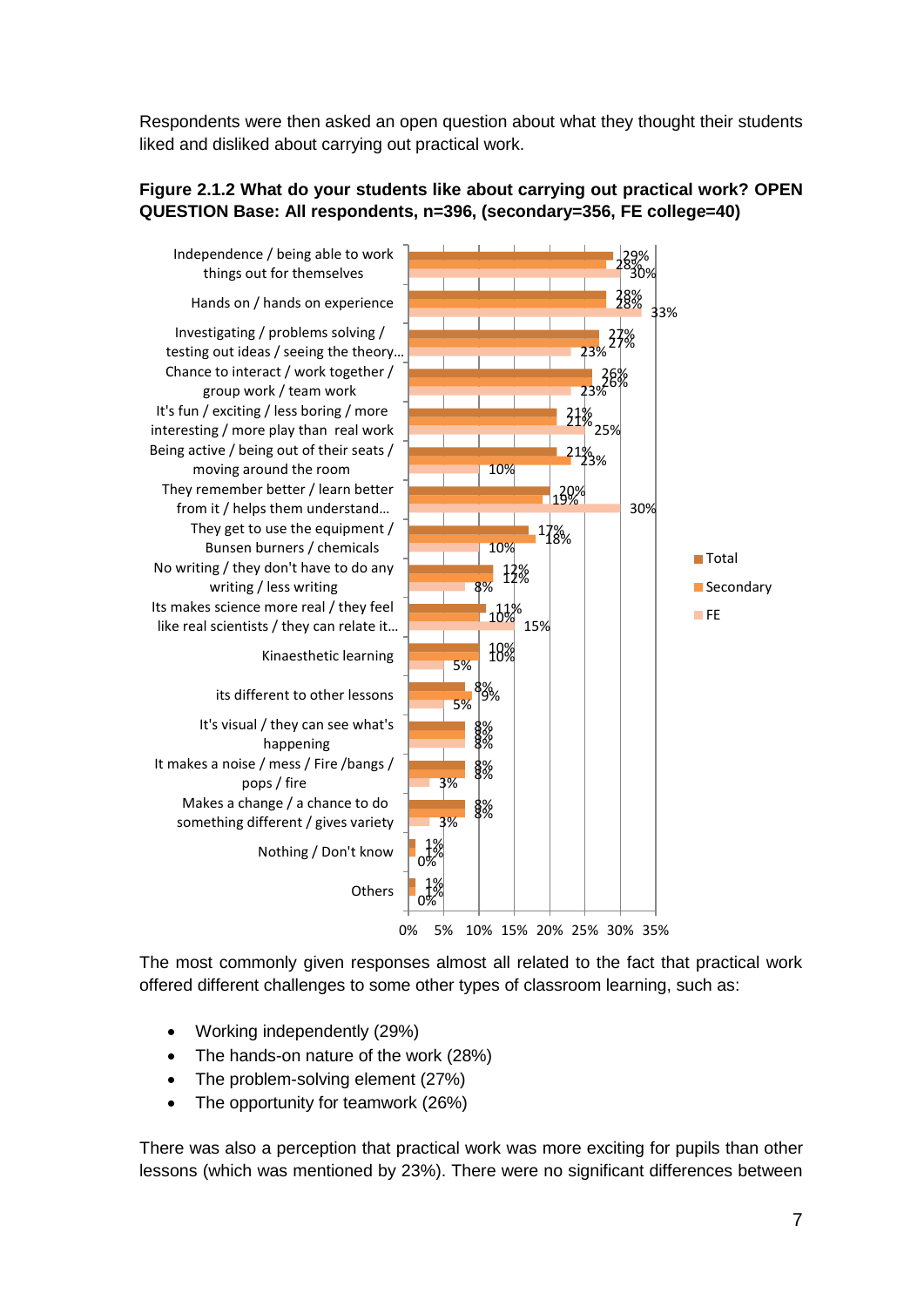the responses that teachers from secondary schools and teachers from FE colleges gave at this question.

The teachers were also asked an open question about their perceptions of what students did not like about practical work.

### **Figure 2.1.3 What do your students dislike about carrying out practical work? OPEN QUESTION Base: All respondents, n=396, (secondary=356, FE college=40)**



The most commonly cited dislike was students having to clear away after themselves (mentioned by 27% of teachers), and two of the other five most-mentioned dislikes related to specific tasks, such as having to write up the results (17%) and having to follow instructions (10%). The other most commonly mentioned features both related to a fear of making mistakes. One in five (20%) felt that students were worried about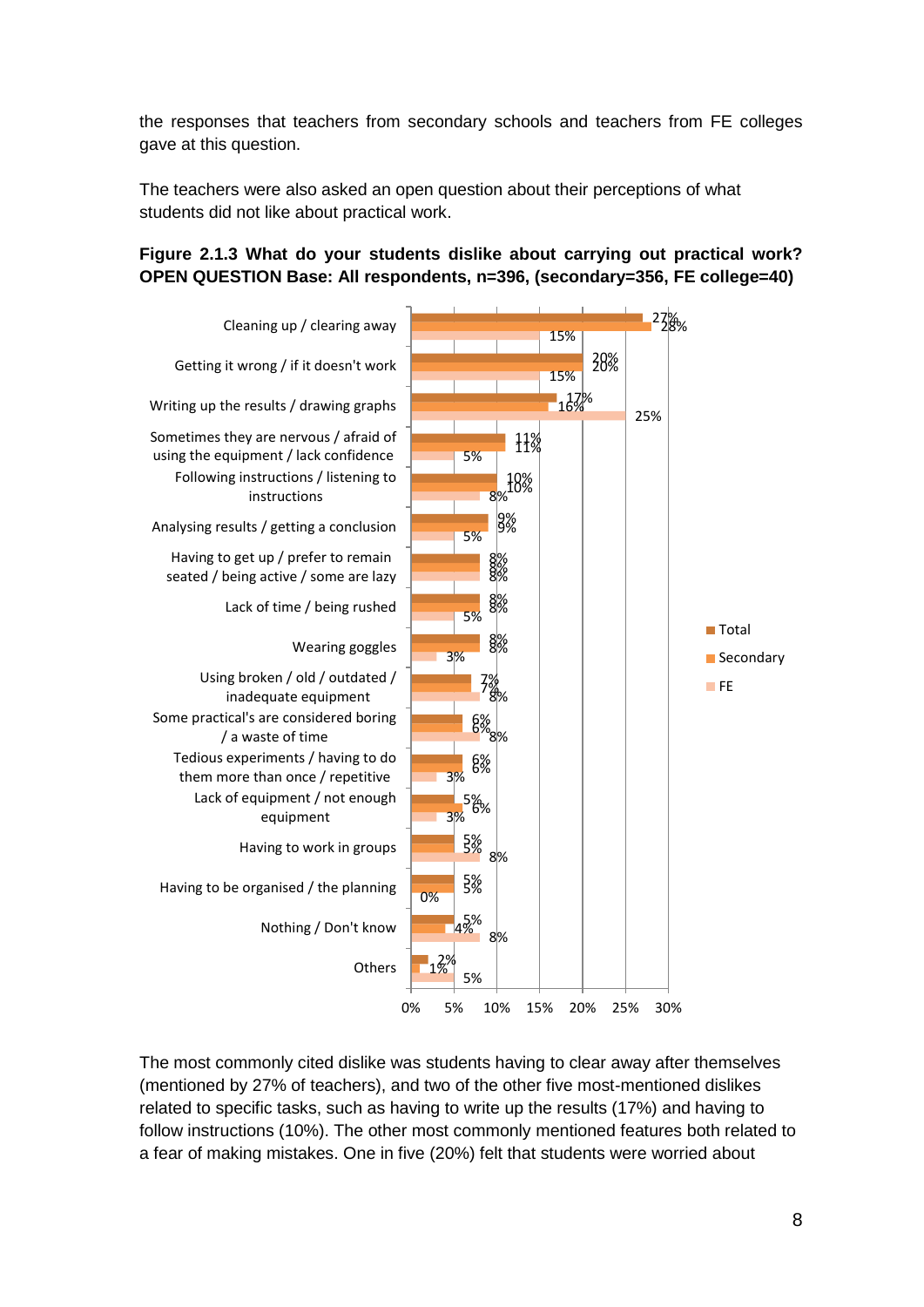getting experiments wrong, while one in nine (11%) said that they lack confidence using the equipment.

The next question asked the teachers about any changes that they had noticed to practical work over the course of the last five years. In order to ensure that these questions were answered by teachers with enough experience, they were only asked of teachers with more than five years' experience.

**Figure 2.1.4 How does the amount of practical work you carry out in Science classes compare with how much you carried out 5 years ago? SINGLE CODE Base: All respondents who have been a teacher for longer than 5 years, n=304 (secondary=272, FE college=32)** 



Half of these teachers said that the amount of practical work that they carried out now was about the same as they did five years ago (50%). Roughly equal proportions also said that they carry out more now (26%) as said that they carry out less (24%).

Again, there were no differences in the answers from respondents from secondary schools and respondents from FE Colleges.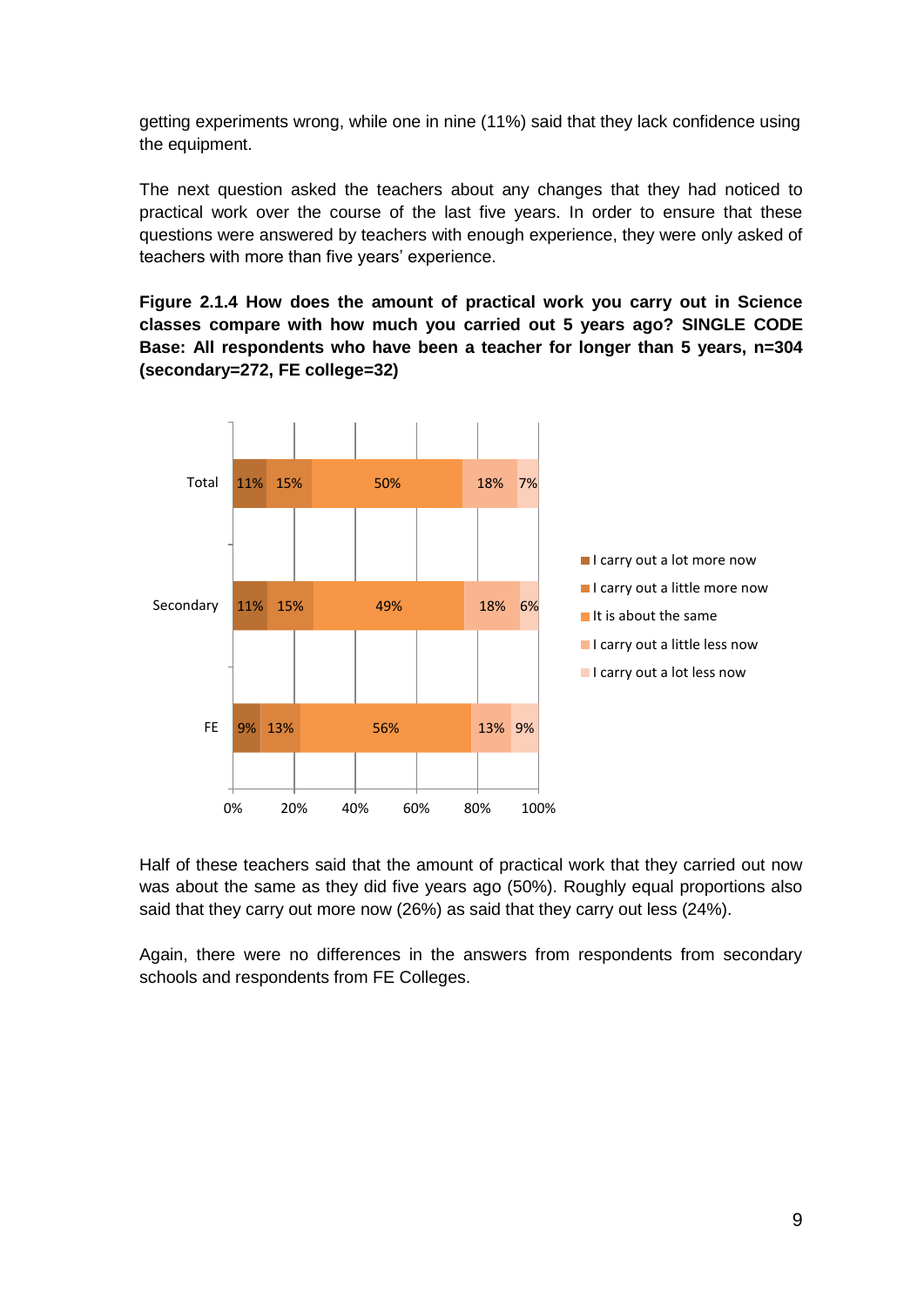Those respondents who said that there had been a change in the amount of practical work they carry out in the last five years were then asked what had caused this change.

## **Figure 2.1.5 What are the main reasons that you now carry out more practical work than you did? MULTICODE Base: All respondents who carry out a lot/a little more practical work than 5 years ago, n= 78 (a lot more=33, a little more=45)<sup>3</sup>**



Among those who now carry out more practical work, the most commonly cited reasons were changes to the curriculum (56%) and changes in the teacher's own knowledge and skills (46%).

 3 The base for respondents from FE colleges is too small to chart separately at this question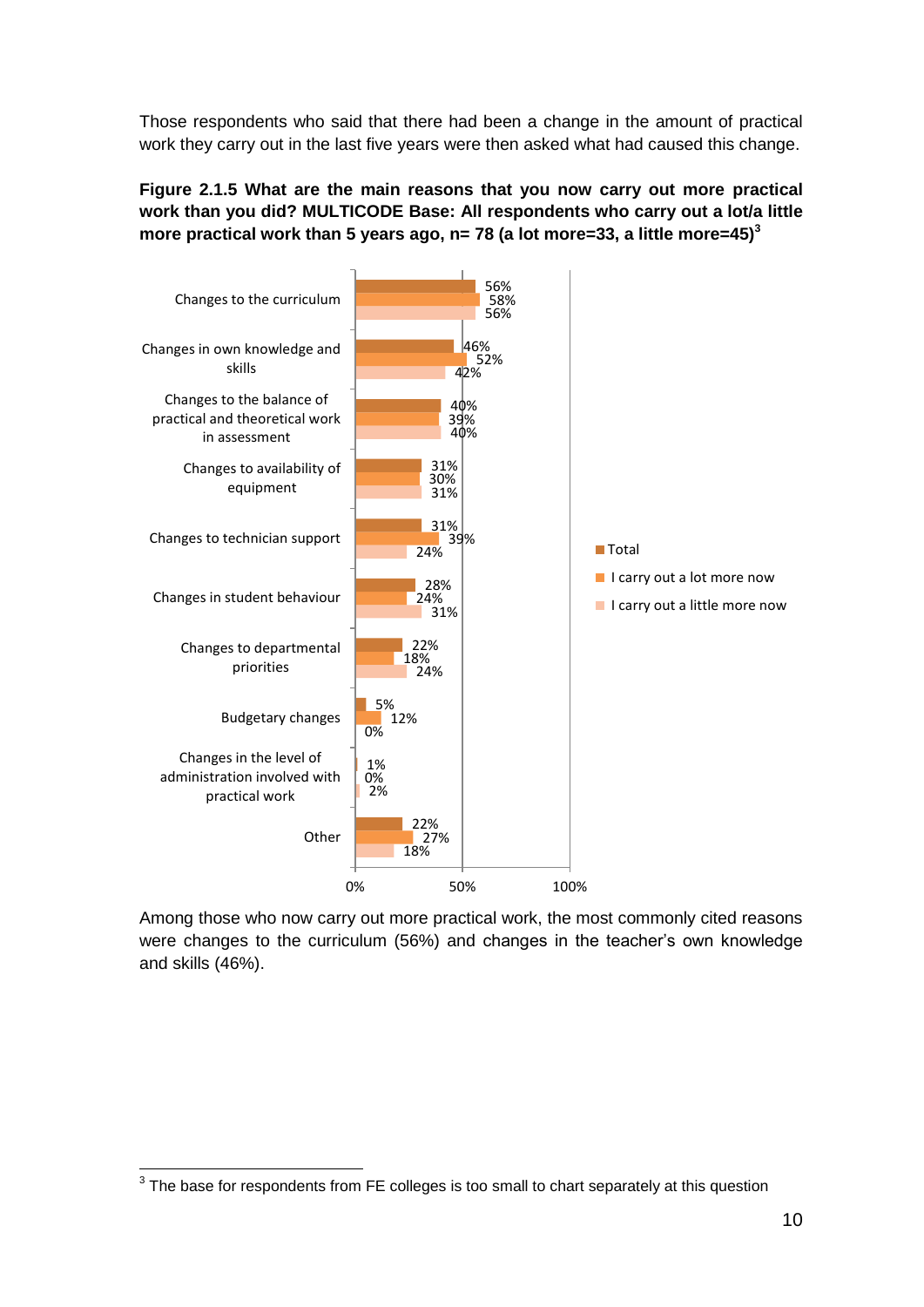Those respondents who now carry out less practical work were also asked why this was.

**Figure 2.1.6 What are the main reasons that you carry out less practical work now than you did? MULTICODE Base: All respondents who carry out a lot/a little less practical work than 5 years ago, n= 74 (a little less=54, a lot less=20)<sup>4</sup>**



Once again, the curriculum was given as the primary reason (with 76% of respondents mentioning this). The fact that the curriculum is given both as the main reason for increasing practical work and also the main reason for decreasing it, may indicate that there is disagreement among some of the teachers who responded as to how the curriculum has changed. The proportion of teachers who were doing less work who mention the curriculum is greater than the proportion who were doing more work (76% compared to 56%). This indicates that among our respondents the curriculum was overall a stronger reason for them to do less practical work than it was to do more practical work.

<sup>————————————————————&</sup>lt;br><sup>4</sup> The base for respondents from FE colleges is too small to chart separately at this question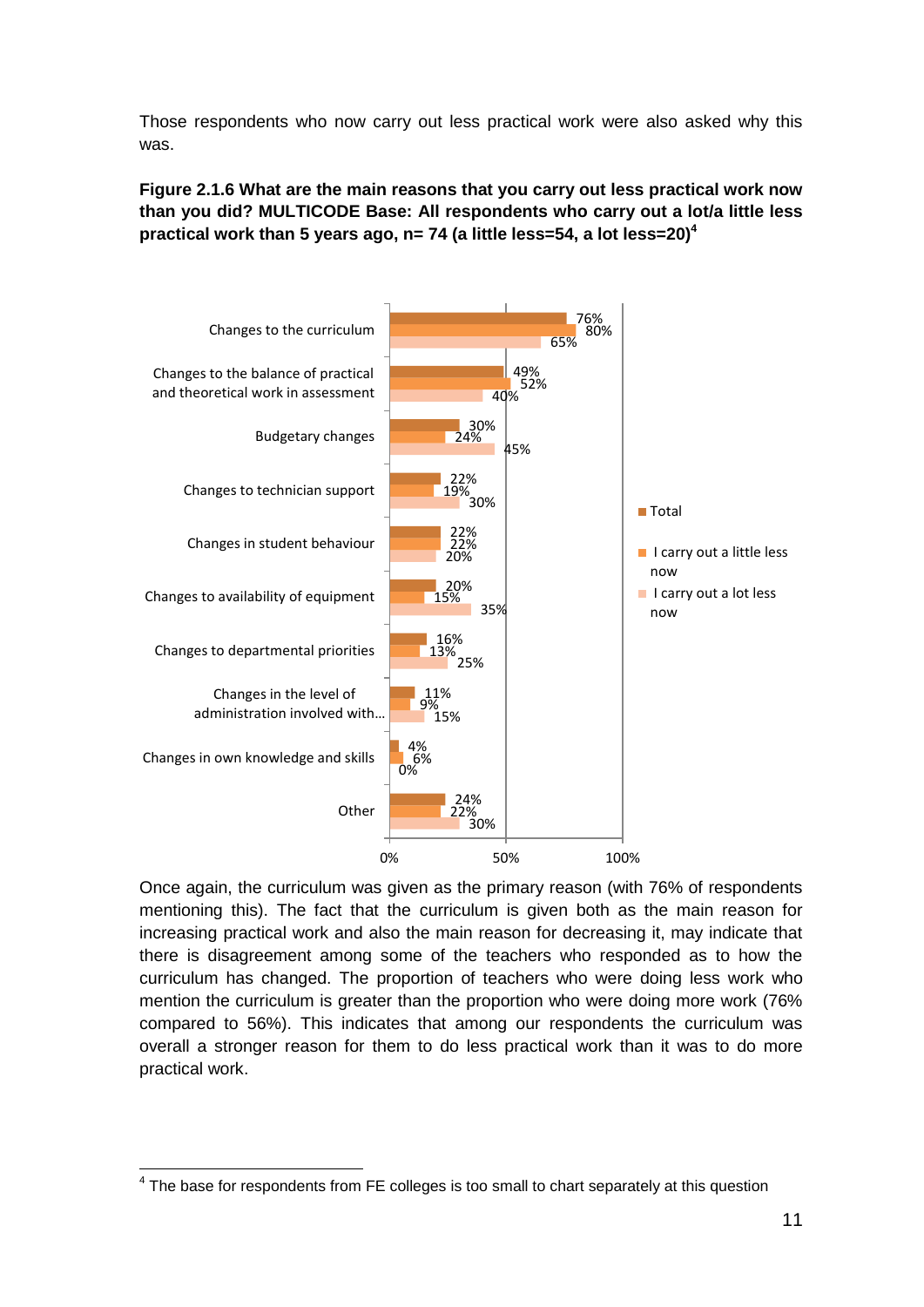The other most commonly mentioned factor, which almost half of respondents gave, were changes in the balance of practical and theoretical work in assessment (which was mentioned by 49%).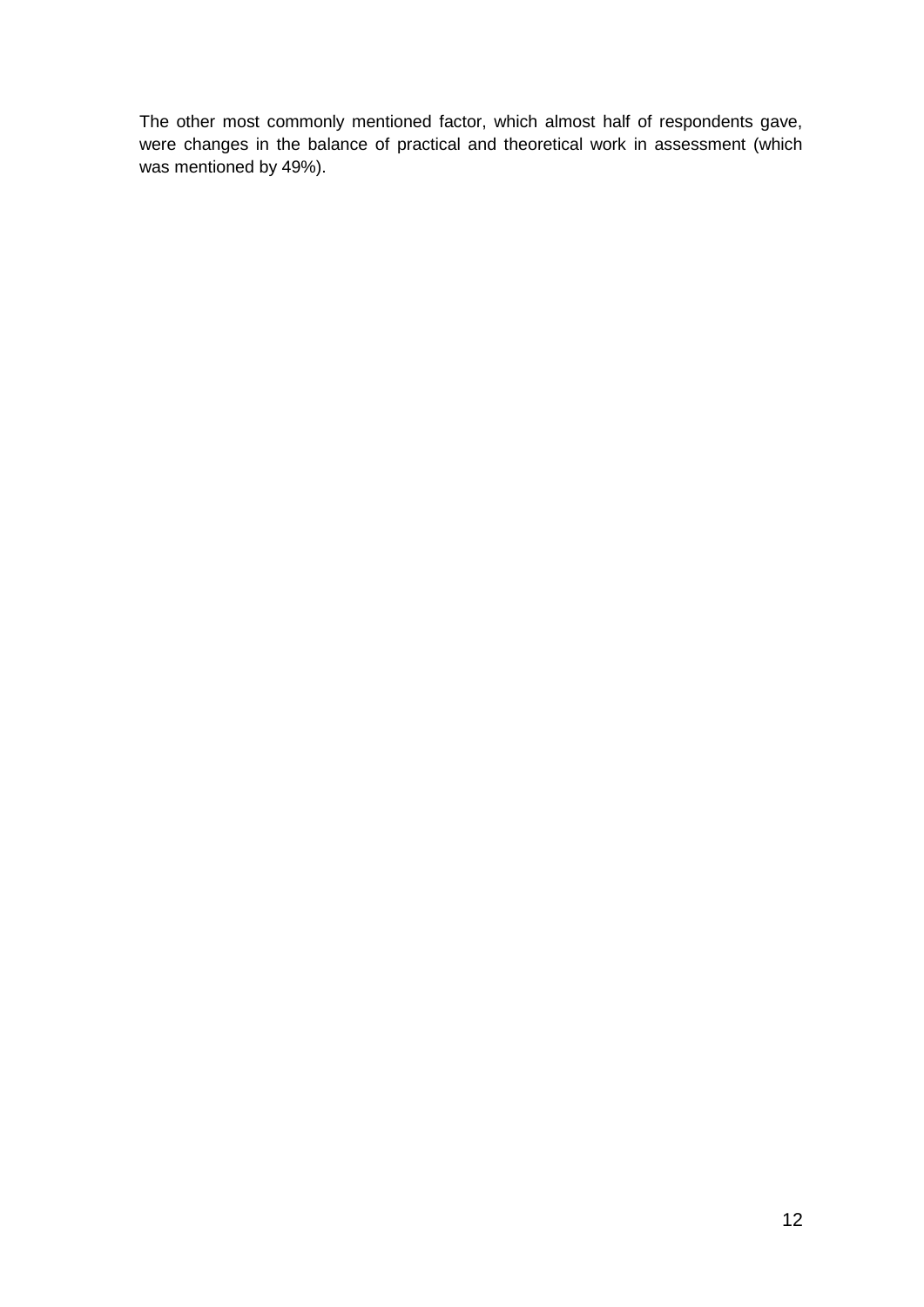## 2.2 Expertise in practical work

Respondents were asked how confident they were in using experiments in their teaching.

**Figure 2.2.1 How confident are you in using experiments as part of your teaching? SINGLE CODE PER OPTION Base: Base: All respondents, n=396, (secondary=356, FE college=40)**



There were no problems with respondents' confidence in this. Almost all of the teachers reported that they were confident in using experiments as part of their teaching (99%). Three quarters of respondents said that they were very confident (76%).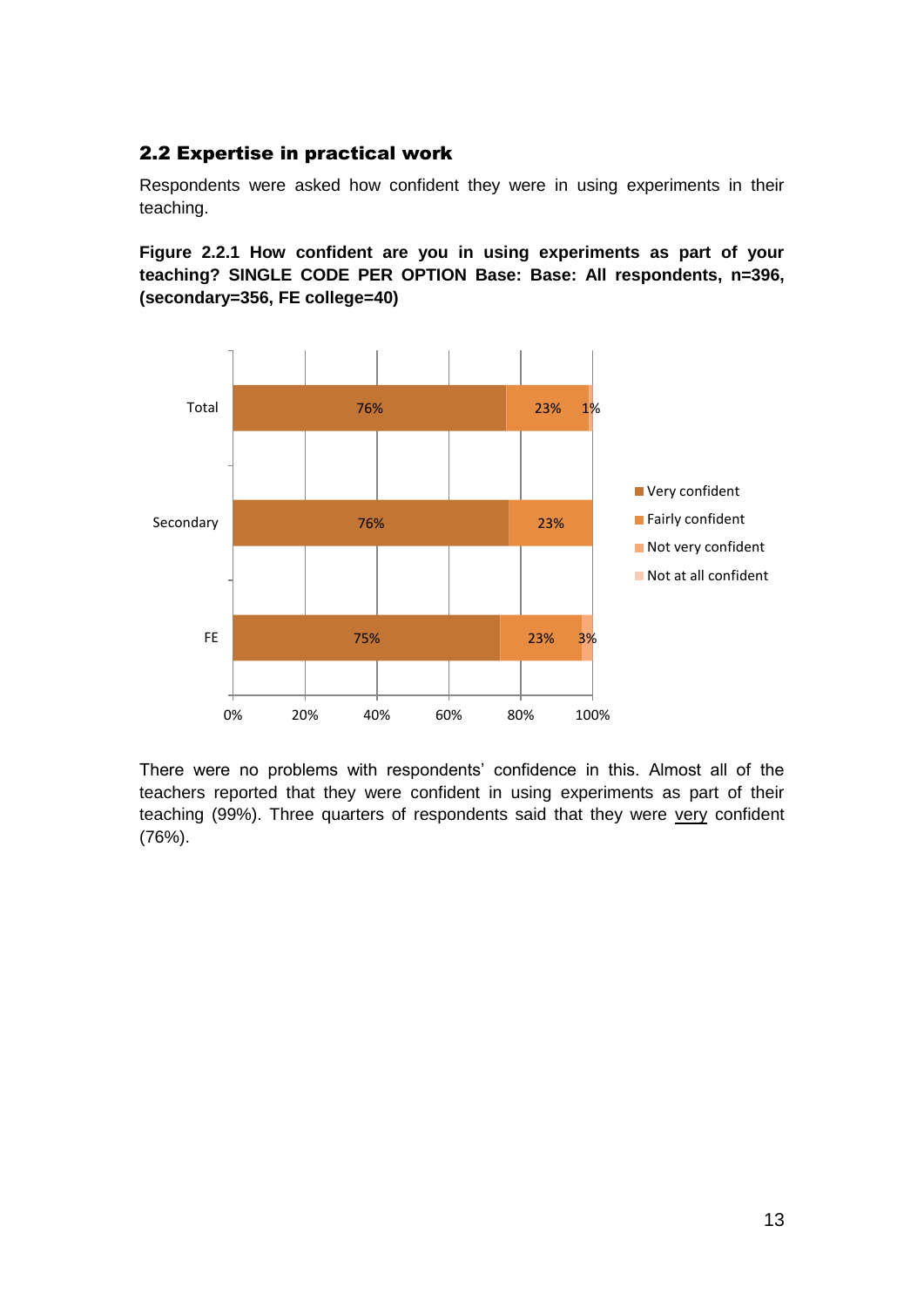Respondents were then asked whether or not they had shared expertise or ideas with colleagues in nearby schools in the past year.

**Figure 2.2.2 Have you shared expertise or ideas with colleagues in nearby schools or colleges in the past year? SINGLE CODE Base: All respondents, n=396 (secondary=356, FE college=40)**



Many respondents were sharing expertise relating to practical work with other teachers. The majority of teachers have shared expertise or knowledge with their colleagues over the past year (57%). There were no significant differences between the levels of sharing from respondents in secondary schools and respondents in FE colleges.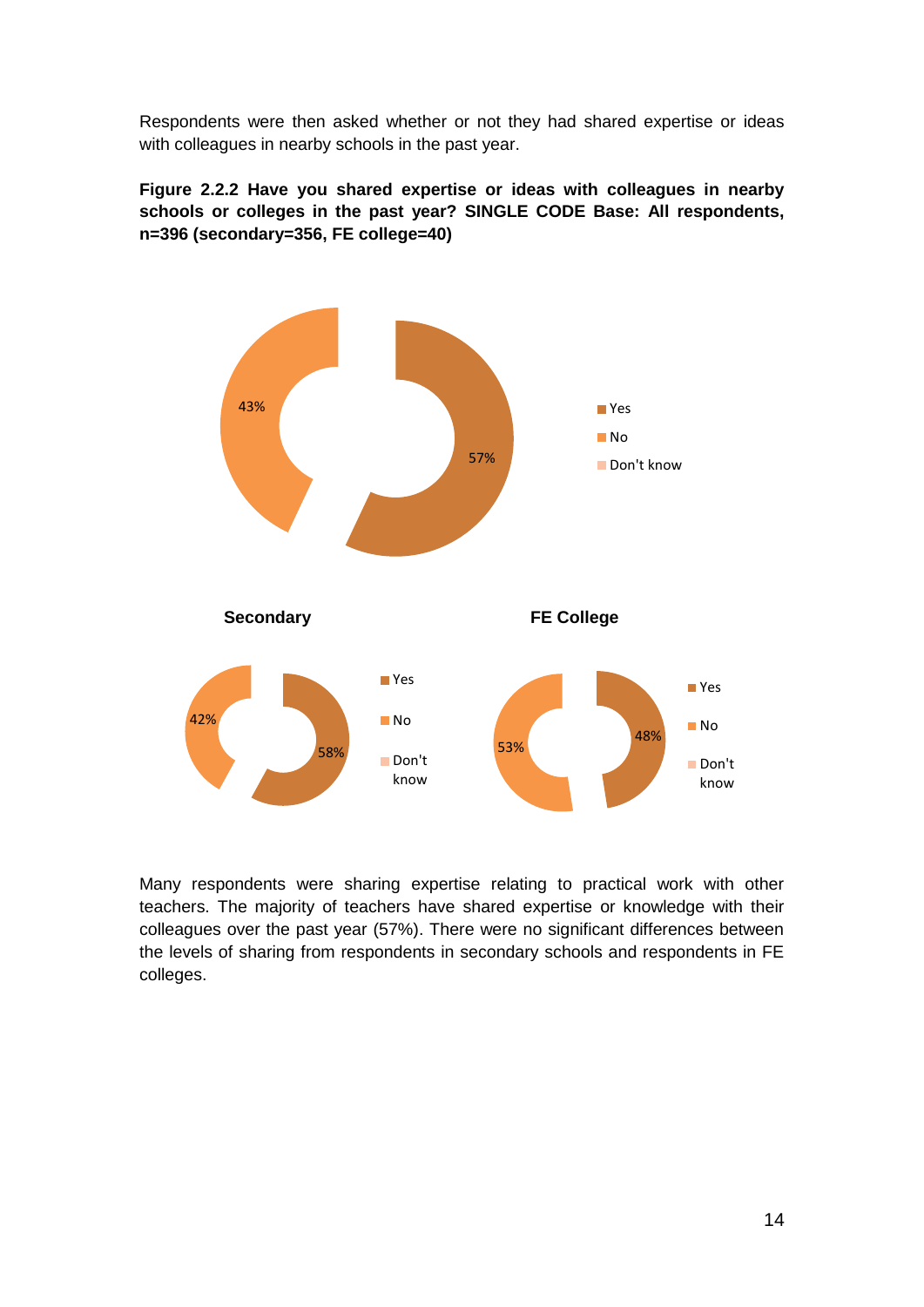The teachers were asked what had been the single most effective thing in developing their expertise in using experiments.





The most commonly selected of the pre-code options was that CPD (21%) had been the most effective thing in developing teachers' expertise in using experiments. This was followed by initial teacher training (13%), their initial degree (10%) and finally NQT mentoring (4%). There was a difference between secondary school respondents and FE college respondents in terms of how effective they felt their own initial degree had been. In secondary schools, fewer than one in ten felt that their initial degree had been the most effective thing, although in FE colleges far more teachers (28%) thought that it had. This may be because the respondents from FE colleges are teaching at a more advanced level than many of the teachers in secondary schools, and so have more need for degree-level knowledge.

However, more than half of respondents mentioned that a factor other than those listed above had been the most effective in developing their expertise (52%). The chart overleaf shows these 'Other' responses added to the data.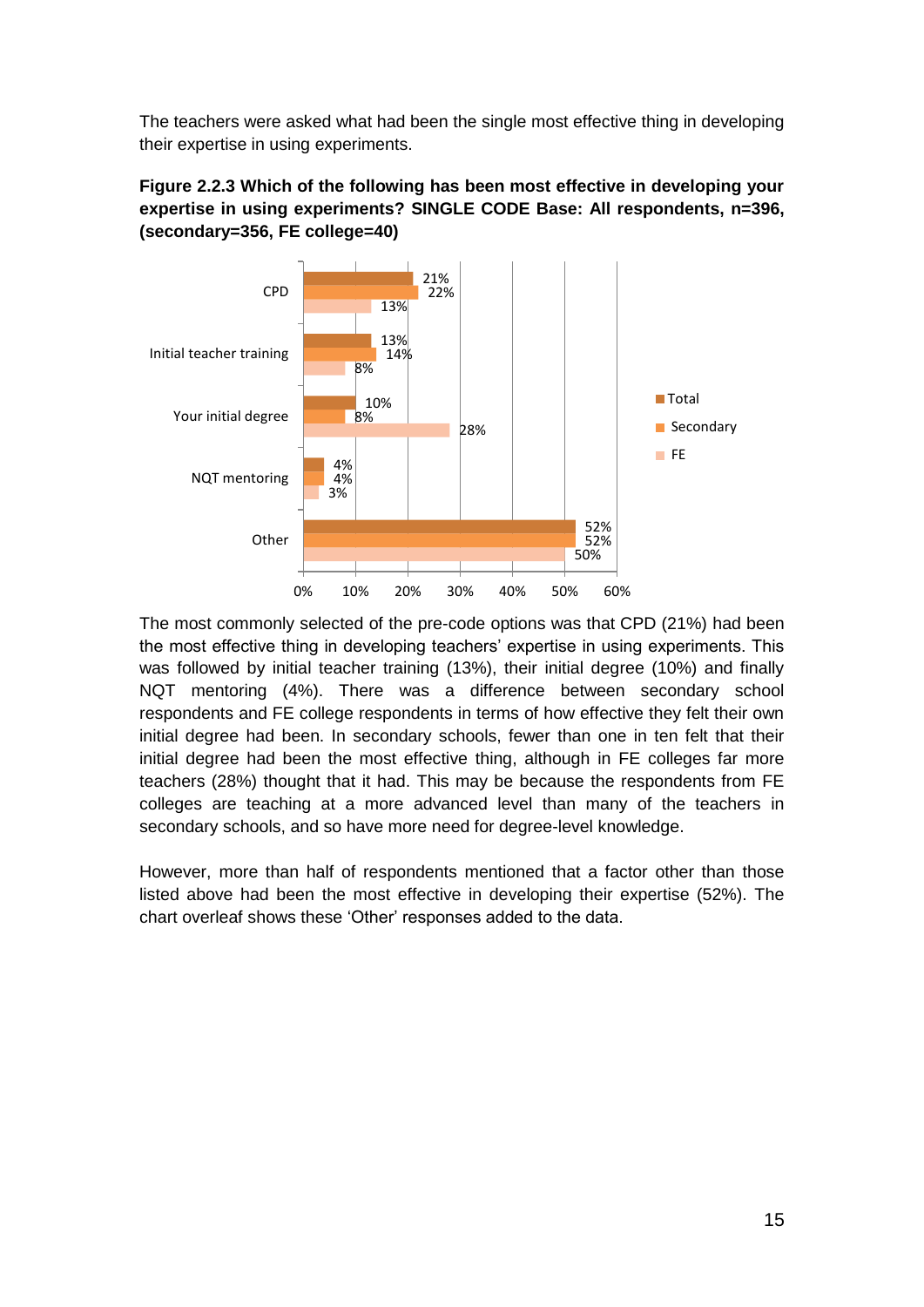**Which of the following has been most effective in developing your expertise in using experiments? SINGLE CODE, WITH OTHER SPECIFY RESPONSES ADDED Base: All respondents, n=396, (secondary=356, FE college=40)**



A small proportion of respondents had mentioned CPD in their 'other' responses, raising the total that cited this as the most important factor to just under one in four (23%). Around one in five also mentioned that their expertise had developed in class over time (19%), and a similar proportion said that help and advice from their colleagues had been the most effective factor in developing their expertise (17%).

The teachers were also asked about when they had undertaken CPD that related to practical work in Science.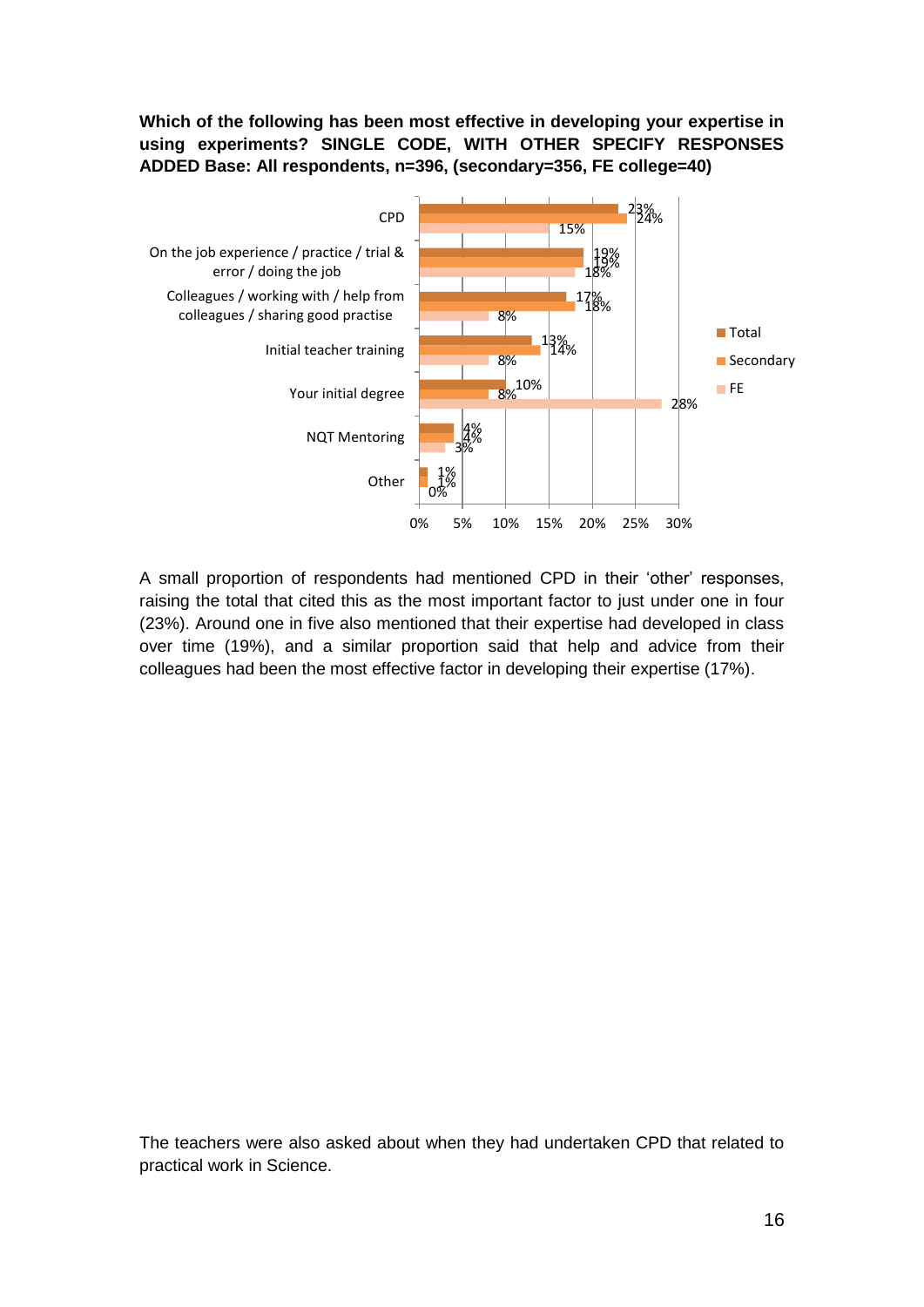



Most teachers who responded to the survey had undertaken CPD in relation to practical work in Science at some stage. Only 12% said that they had never taken part in any. There was no pattern as to how recently this had taken place. Around one in five (19%) had done so this academic year<sup>5</sup>, one in four had done so last academic year (27%) and two to five years ago (28%) respectively, and a further one in eight had done so more than five years ago (13%).

l

<sup>&</sup>lt;sup>5</sup> Fieldwork for this question was carried out between 16 January and 8 February 2012, and so answers here refer to the academic year 2011/12, up until that point.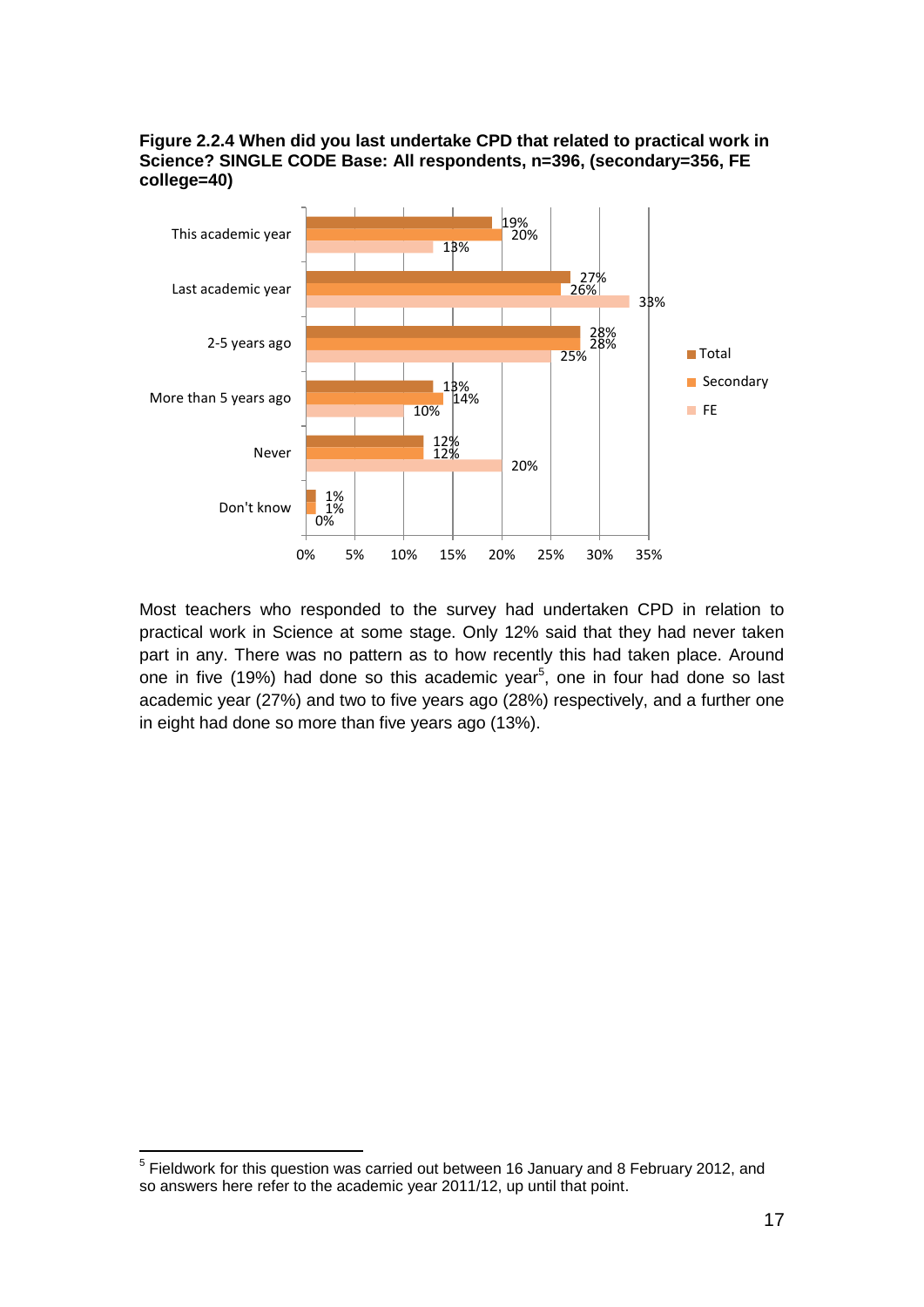Respondents were also asked which factors had led to them making a change in the kind of practical work that they use.

## **Figure 2.2.5 Which of these factors has led to changes in the practical work that you use as part of your teaching on a subject? MULTICODE Base: All respondents, n=396, (secondary=356, FE college=40)**



As was the case when they were asked about what had motivated changes in the amount of practical work that they use, the primary reason mentioned for changing the kind of practical work they carry out was that the curriculum had changed (which was mentioned by 67% of respondents). The influence of colleagues was also important, with more than half of respondents saying that hearing about alternative practicals from a colleague had led them to make a change in the practical work that they do (53%). This was even more of a factor in secondary schools than in FE colleges (55% compared to 38%).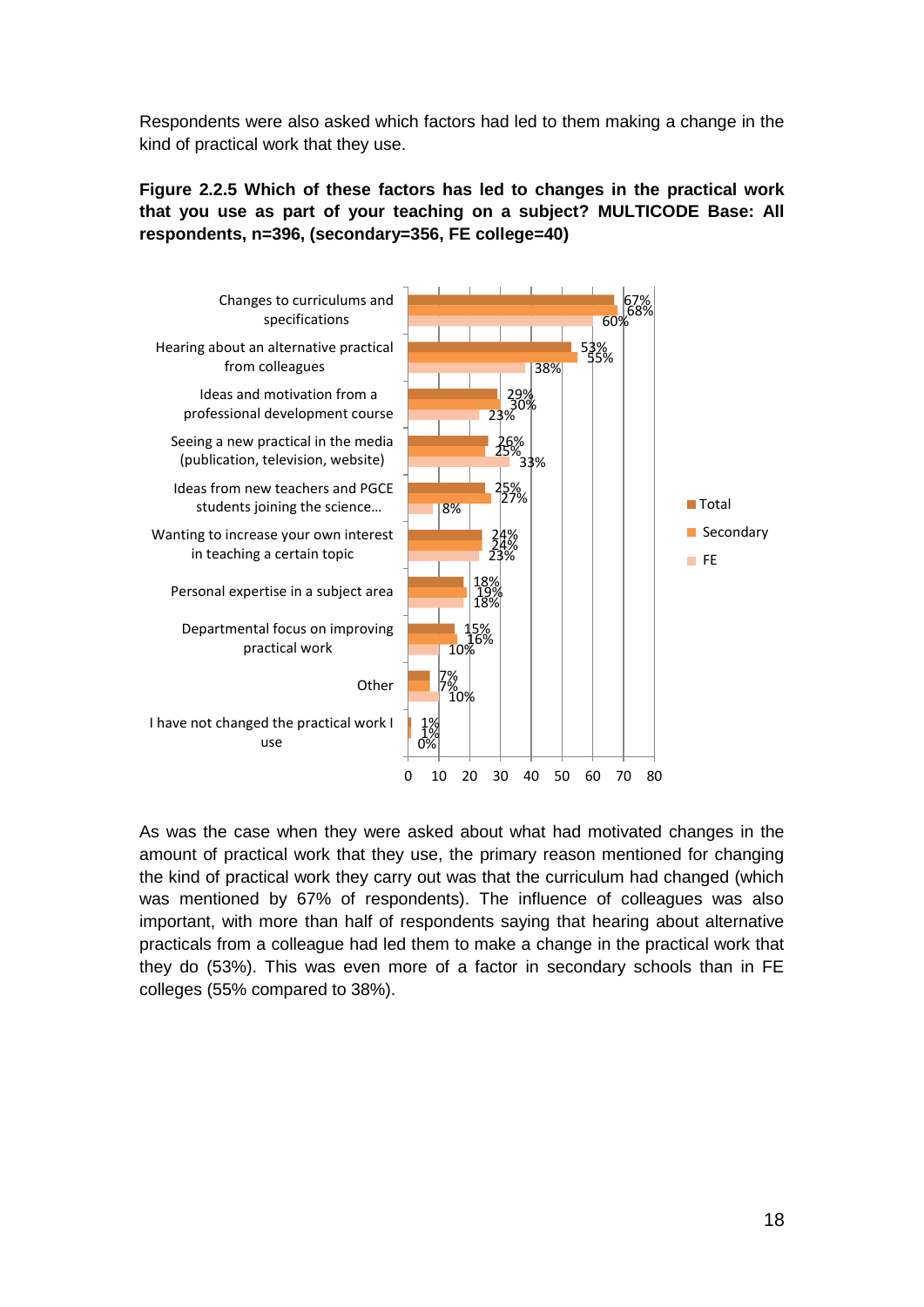The survey also asked respondents to rank a list of suggestions in terms of how useful they would be in improving practical work in schools and colleges.

The chart overleaf shows how respondents ranked the options.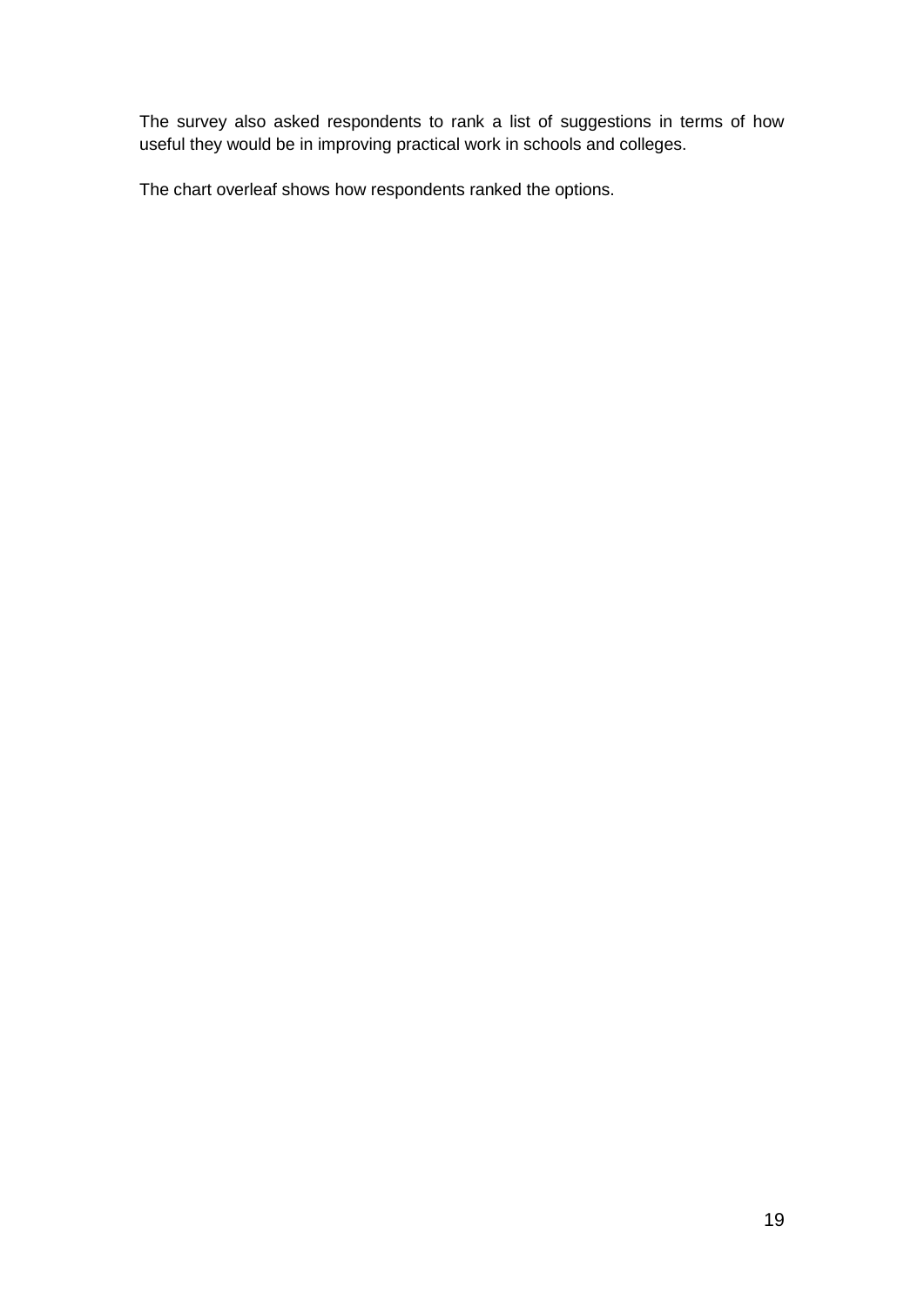

**Figure 2.2.6 Which three of the following suggestions would be most useful in improving practical work in schools and colleges? RANK TOP THREE Base: All respondents, n=396, (secondary=356, FE college=40)**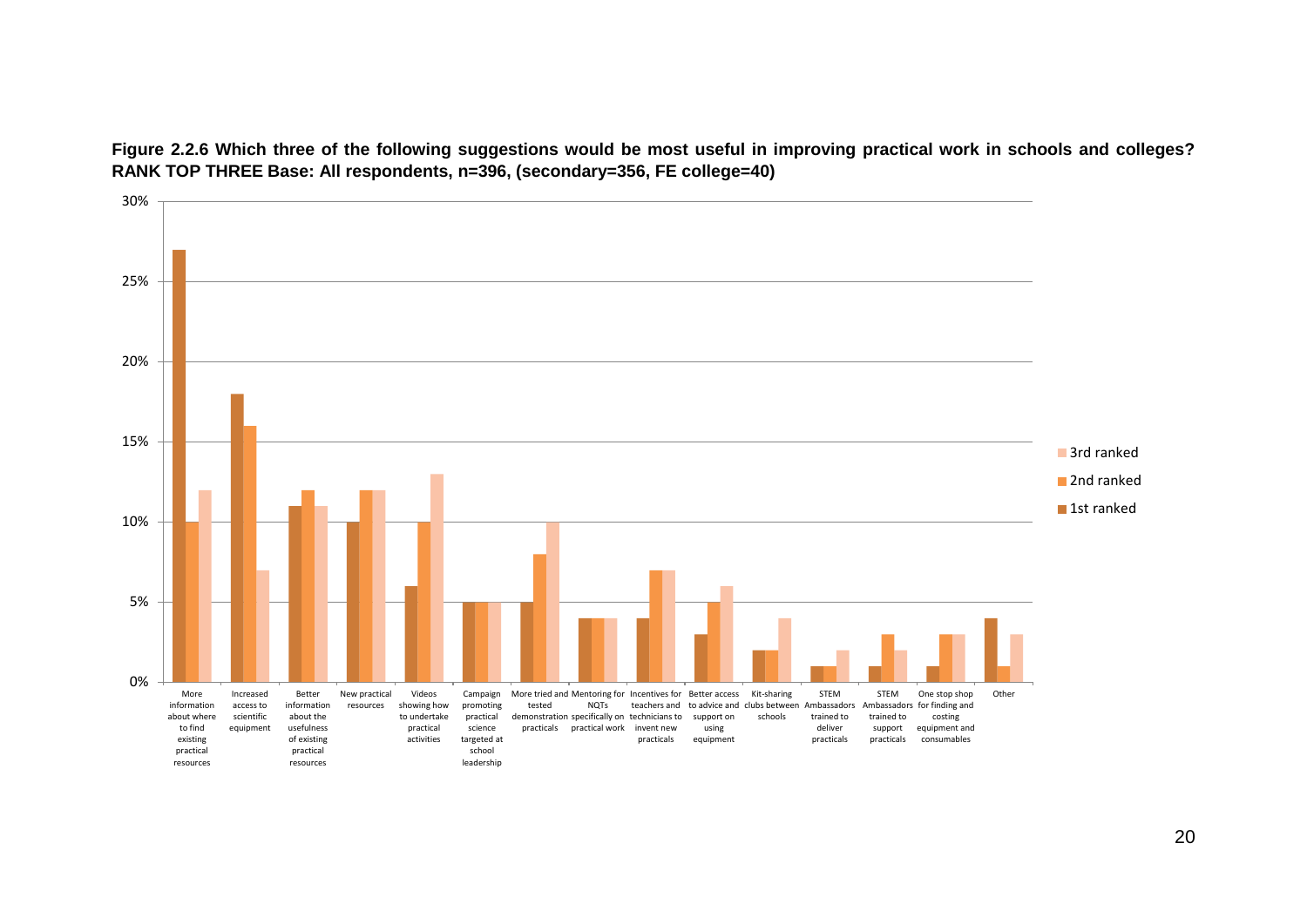The suggestion that teachers most commonly ranked in first place was having more information about where to find existing practical resources (27%). This was more highly ranked than having altogether new practical resources (10%). The second most commonly top-ranked suggestion was increased access to scientific equipment (18%). In third place was better information about the usefulness of existing practical resources, again suggesting that it is not necessarily that teachers require new resources, more that they require some assistance in finding and validating ones which already exist.

This was followed by another open ended question, which asked what one thing would improve the teachers' ability to offer high quality science practical work in their own schools.

## **Figure 2.2.7 And within your school specifically, what one thing would improve your ability to offer high quality Science practical work? OPEN ENDED Base: All respondents, n=396, (secondary=356, FE college=40)**



The most commonly given answer was that better quality equipment was necessary (35% of people mentioned this). In FE colleges, more curriculum time, or longer lessons were also considered to be a particular need. Almost three in ten (28%) respondents from FE colleges mentioned that this was the one factor which would improve their ability to offer high quality Science practical work, twice the proportion of teachers from secondary schools who mentioned this (14%).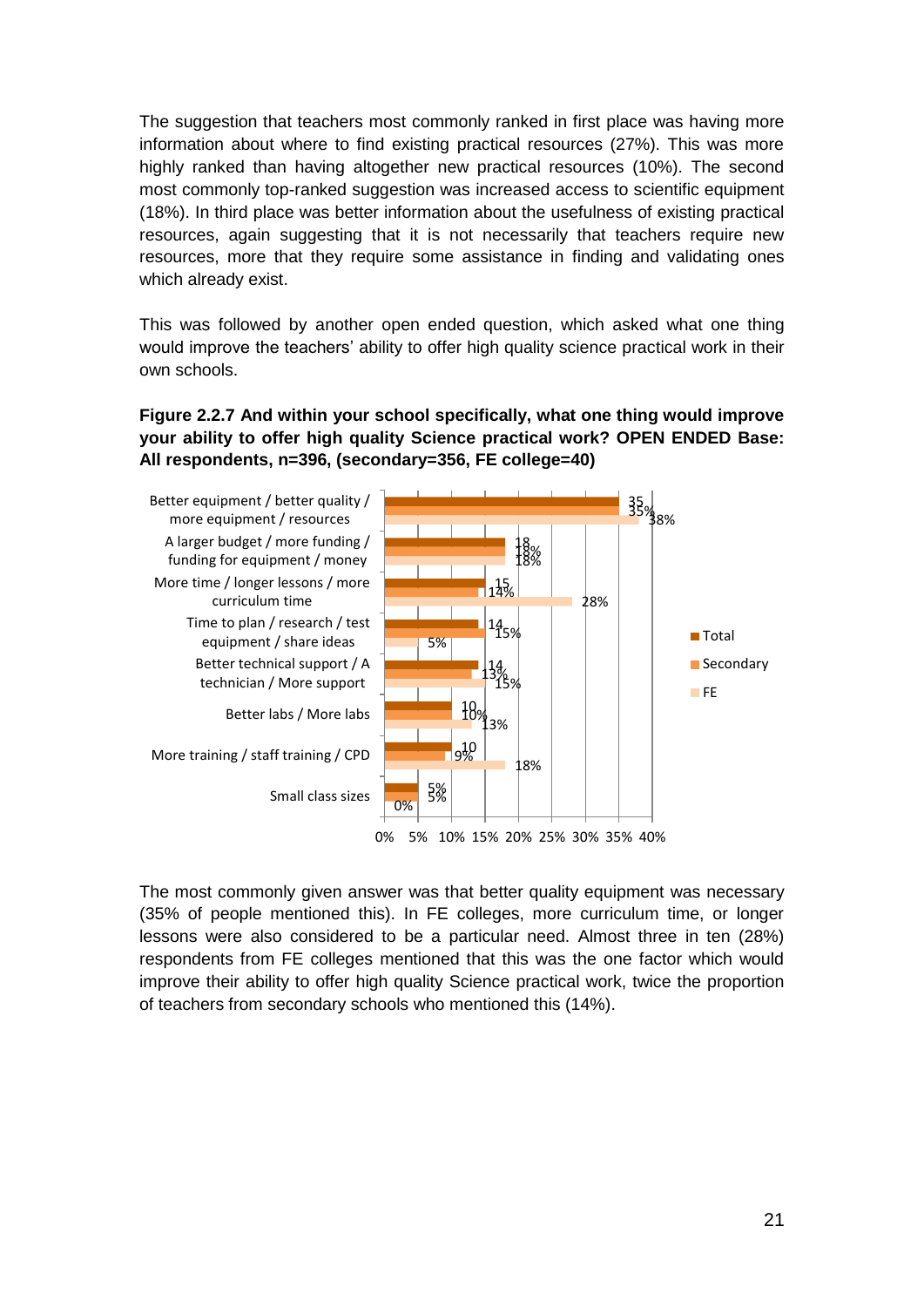## 2.3 Practical work and assessment

The next suite of questions focussed on practical work in relation to assessment. The first question asked how important respondents considered it that practical techniques should be explicitly listed in the National Curriculum.

**Figure 2.3.1 How important do you think it is that practical techniques should be explicitly listed in the National Curriculum? e.g. the use of microscopes SINGLE CODE Base: All respondents, n=396, (secondary=356, FE college=40)**



There was almost total agreement from teachers who responded to this survey that practical techniques should be listed in the National Curriculum. More than nine in ten (93%) said that they thought it was important that this should happen, while only six percent said that they did not think it was important. Teachers in FE colleges were particularly likely to say that they thought this was very important, with over three quarters of them responding in this way (78%).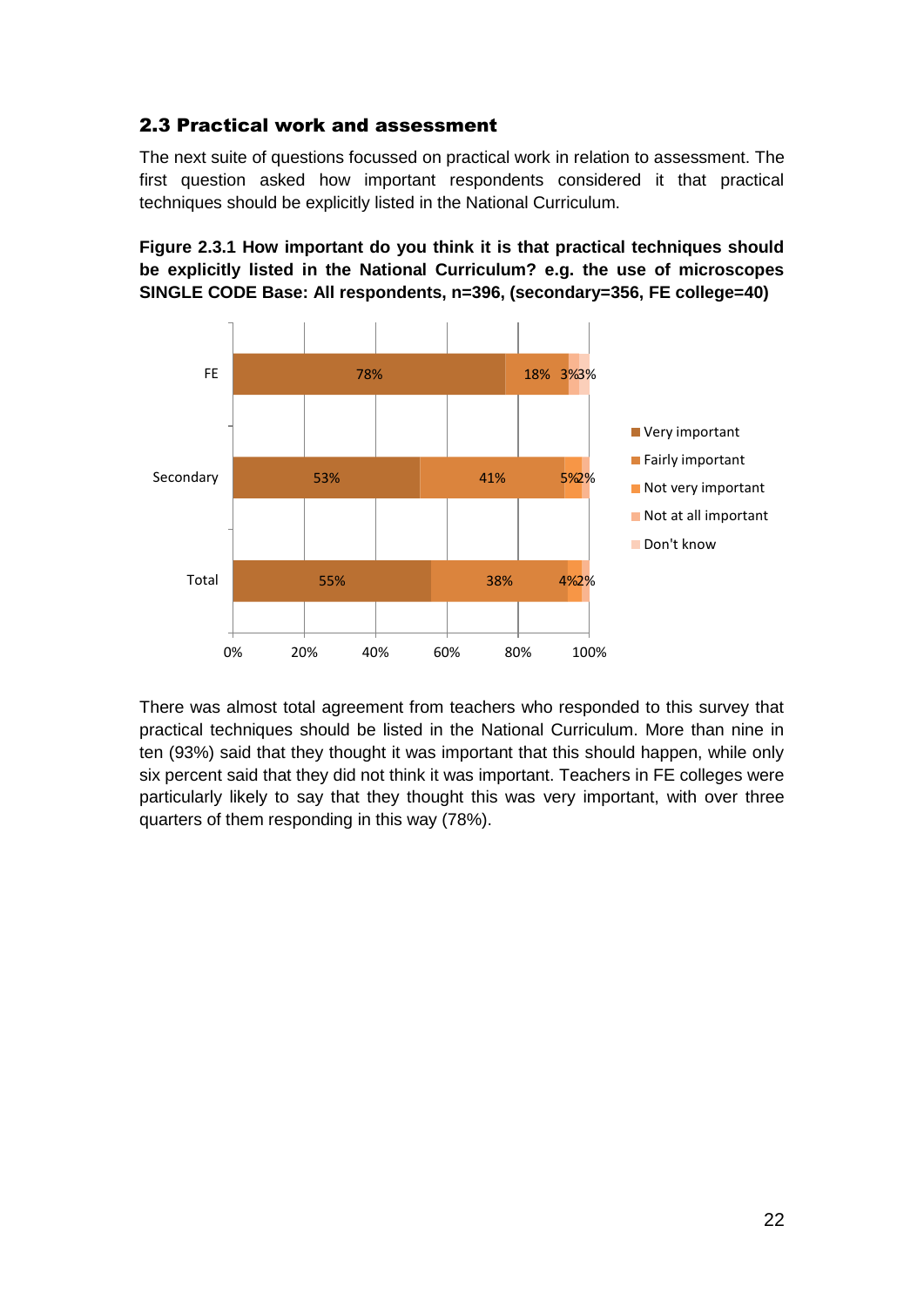The teachers were then asked how important they thought it was for assessment of practical techniques to take part at GCSE, and at A-level.





A majority of teachers on the panel agreed that it was important for practical techniques to be externally assessed at both GCSE and A-level.

Two-thirds of respondents thought that it was important that this was done at GCSE level (66%), and this rose to four-fifths (81%) at A-level. There was no difference between secondary school teachers and FE college teachers in their responses to this question. Taken in conjunction with answers to the previous question, it appears that teachers consider assessment of practical techniques even more important at Key Stage 5 than at Key Stage 4.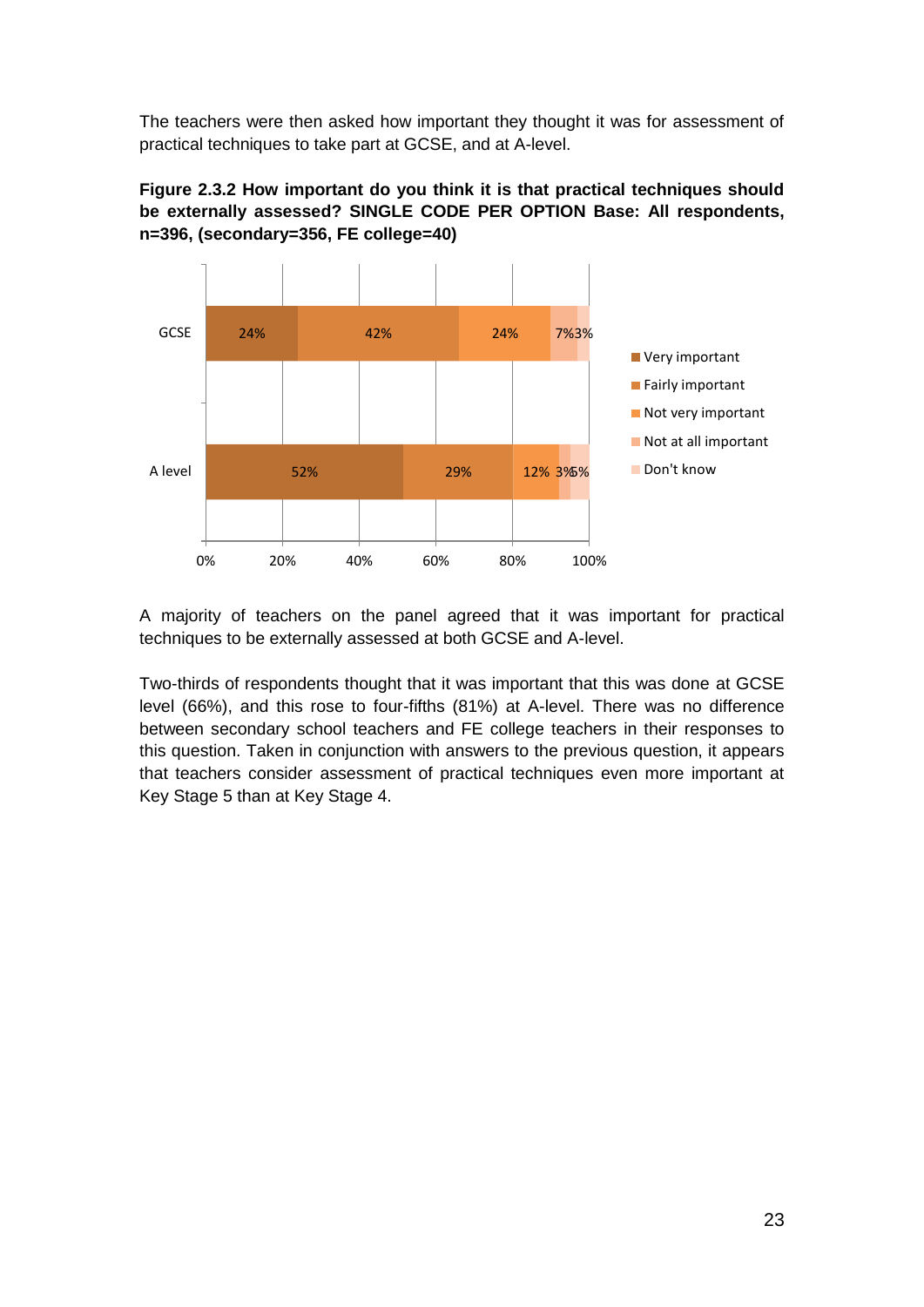Respondents were also asked whether any of the recent changes to assessment had affected the amount of practical work that they carry out with their students.

## **Figure 2.3.3 Thinking specifically about changes to assessment, in what way, if at all, have the following affected the amount of practical work you carry out with your students? SINGLE CODE PER OPTION Base: All respondents, n=396, (secondary=356, FE college=40)**



The removal of Key Stage 3 SATs was something which a third of the teachers (34%) said had increased the amount of practical work which they carried out with their students. Fewer than one in ten (9%) said that this change had led to a decrease in the amount of practical work that they do.

The impact of the introduction of controlled assessment was more mixed. One in five respondents said that its introduction at GCSE level had meant an increase in the amount of practical work that they carry out (20%), but a slightly larger proportion (25%) said that they had decreased the amount that they did with their students. At A-level, around one in six had increased the amount of practical work that they did (18%), but around one in eight (12%) had decreased it.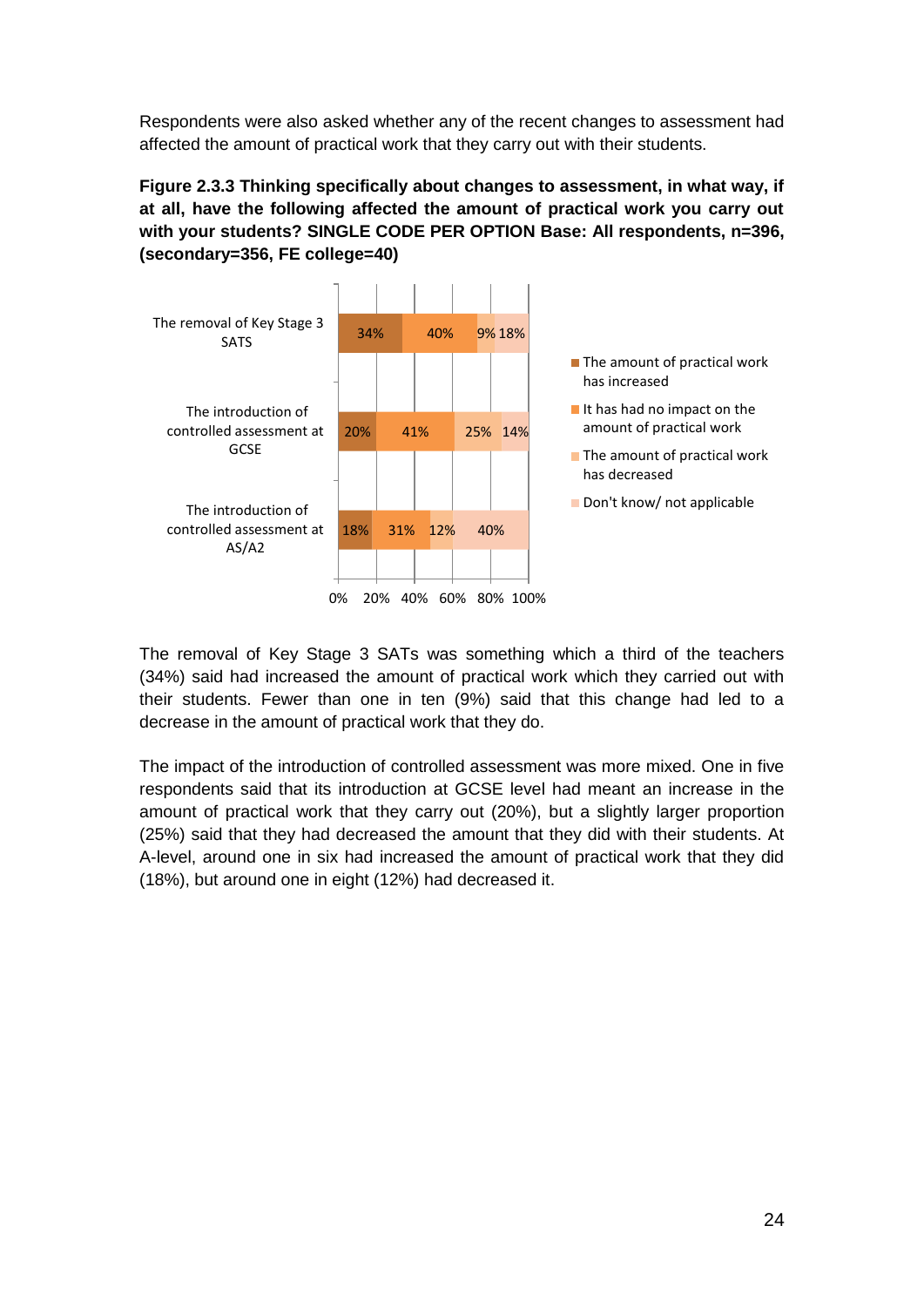Teachers were then asked about their school's offer in relation to triple science.

Almost all secondary school teachers who responded to this survey told us that their schools offered triple science (94%). The proportion of FE colleges who offered triple science was much lower (18%) but this would be expected given that triple science is a Key Stage 4 qualification.

Those teachers in schools which do offer triple science were then asked a follow-up question about the volume of practical work that triple science students undertake compared with the volume that double science students undertake.

**Figure 2.3.4 Is there a difference between the amount of practical work that triple Science students undertake compared with how much double Science students undertake? SINGLE CODE Base: All respondents whose school offers Triple Science, n=341, (secondary=334, FE college=7) 6**



Among the teachers in those schools that did offer triple science, around half said that pupils studying triple science carry out the same amount of practical work as pupils studying double science (47%). In those schools where one set of pupils carried out more practical work than the other, it was more often triple science students who did so (37%), than double science students (16%).

 6 The base for respondents from FE colleges is too small to chart separately at this question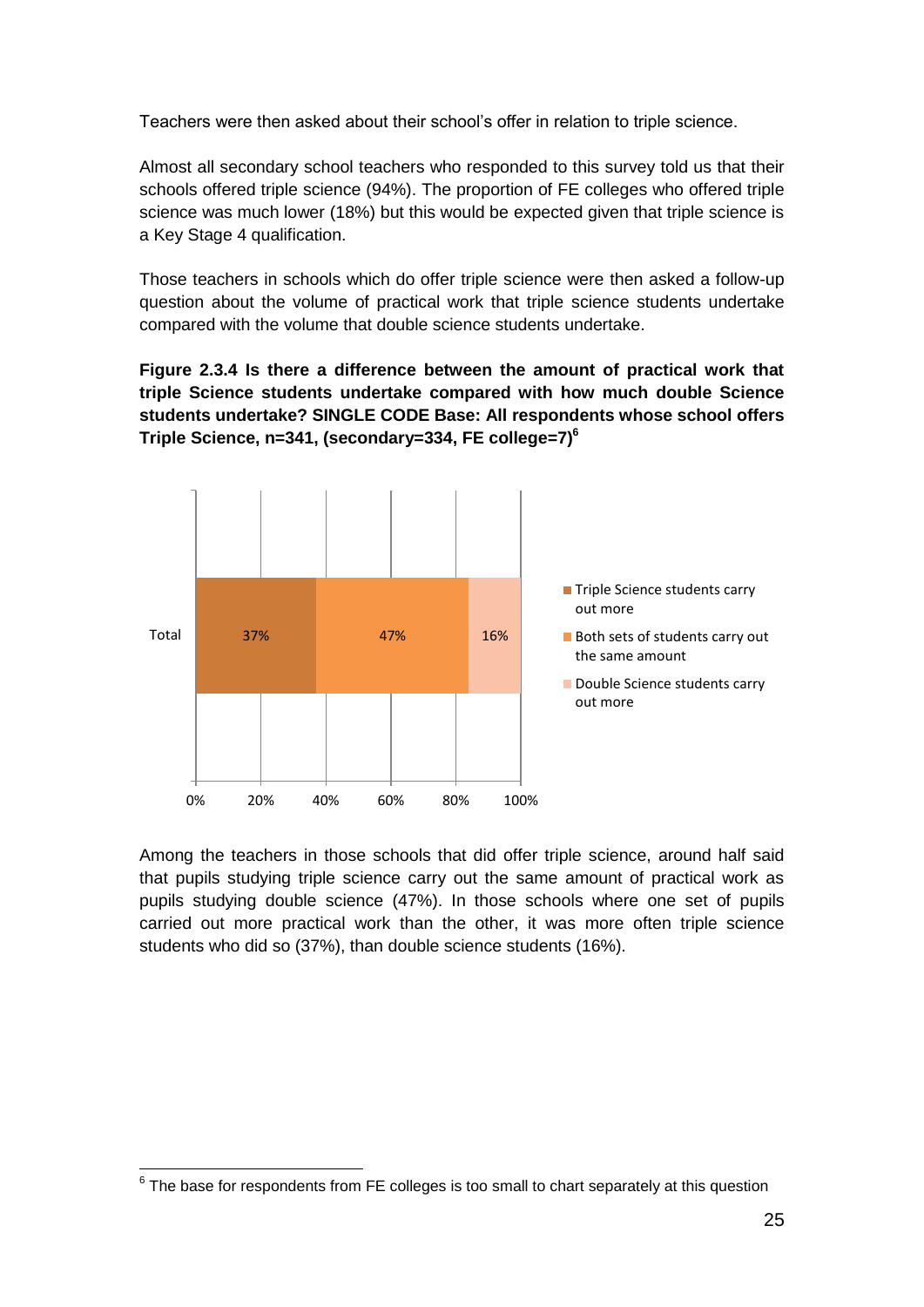The teachers were also asked whether A-level students at their schools carried out extended projects.



**Figure 2.3.5 Do A-level students at your school carry out Extended Projects? SINGLE CODE Base: All respondents, n=396, (secondary=356, FE college=40)**

In around three in ten schools, teachers said that students carry out extended projects (29%), while in around a third of schools teachers said that they do not (34%). There was also a high proportion of teachers who did not know whether extended projects were carried out at their school – perhaps suggesting that awareness of this offer throughout schools may not be particularly high.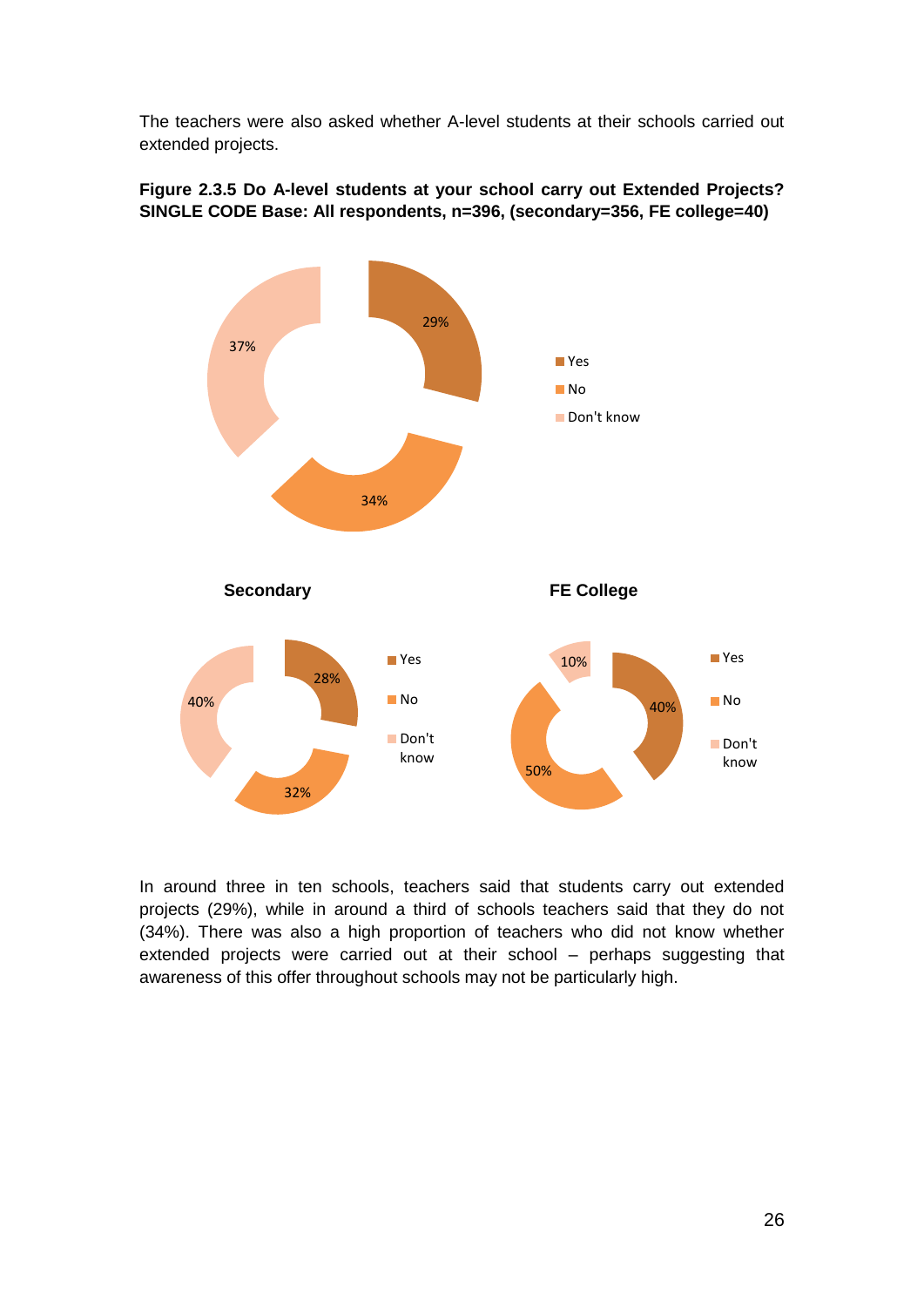Respondents from those schools where extended projects were carried out were asked whether or not any current A-level students were undertaking practical science investigations as part of these projects.

**Figure 2.3.6 Are any current A-level students doing a practical science investigation as part of their Extended Project? SINGLE CODE Base: All respondents at schools where students carry out extended projects, n=396, (secondary=99, FE college=16) 7**



In three in ten schools (31%) students were doing so, although in more than half (51%) practical science investigations were not currently being undertaken as part of extended projects.

 7 The base for respondents from FE colleges is too small to chart separately at this question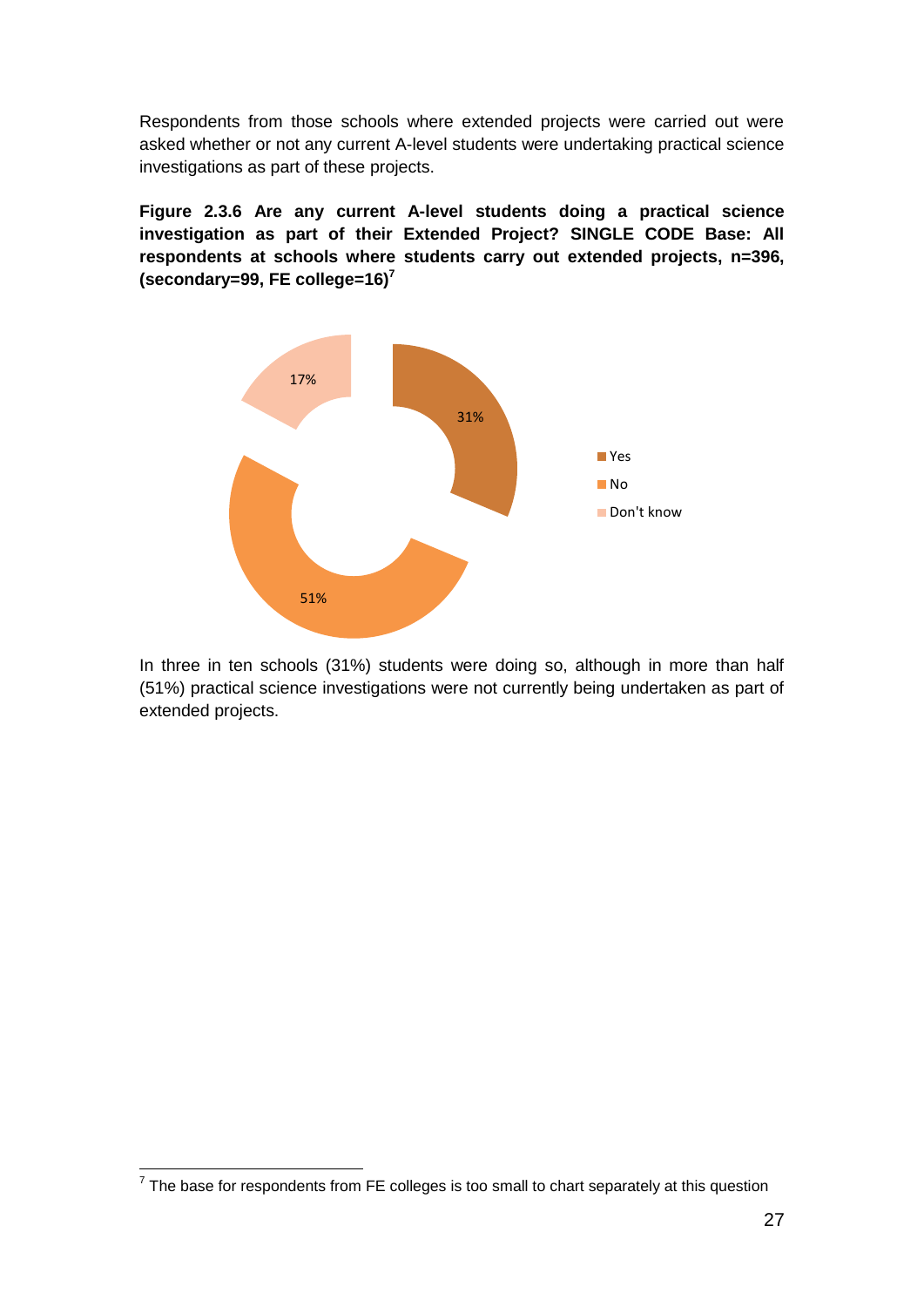## 2.4 Usefulness of practical skills

Teachers were also asked about how well they felt the practical skills pupils learnt in Science classes equipped them for future study or work in Science.

**Figure 2.4.1 How confident are you that the practical skills your students gain in Science classes equip them for the following? - Studying Science at university SINGLE CODE Base: All respondents, n=396, (secondary=356, FE college=40)**



Two-thirds of teachers felt that the skills students learnt did prepare them for studying Science at university (66%). However three in ten (30%) teachers said that they were not confident that this was the case. Confidence was higher among teachers in FE Colleges (90% of whom were confident) than in secondary schools (63%).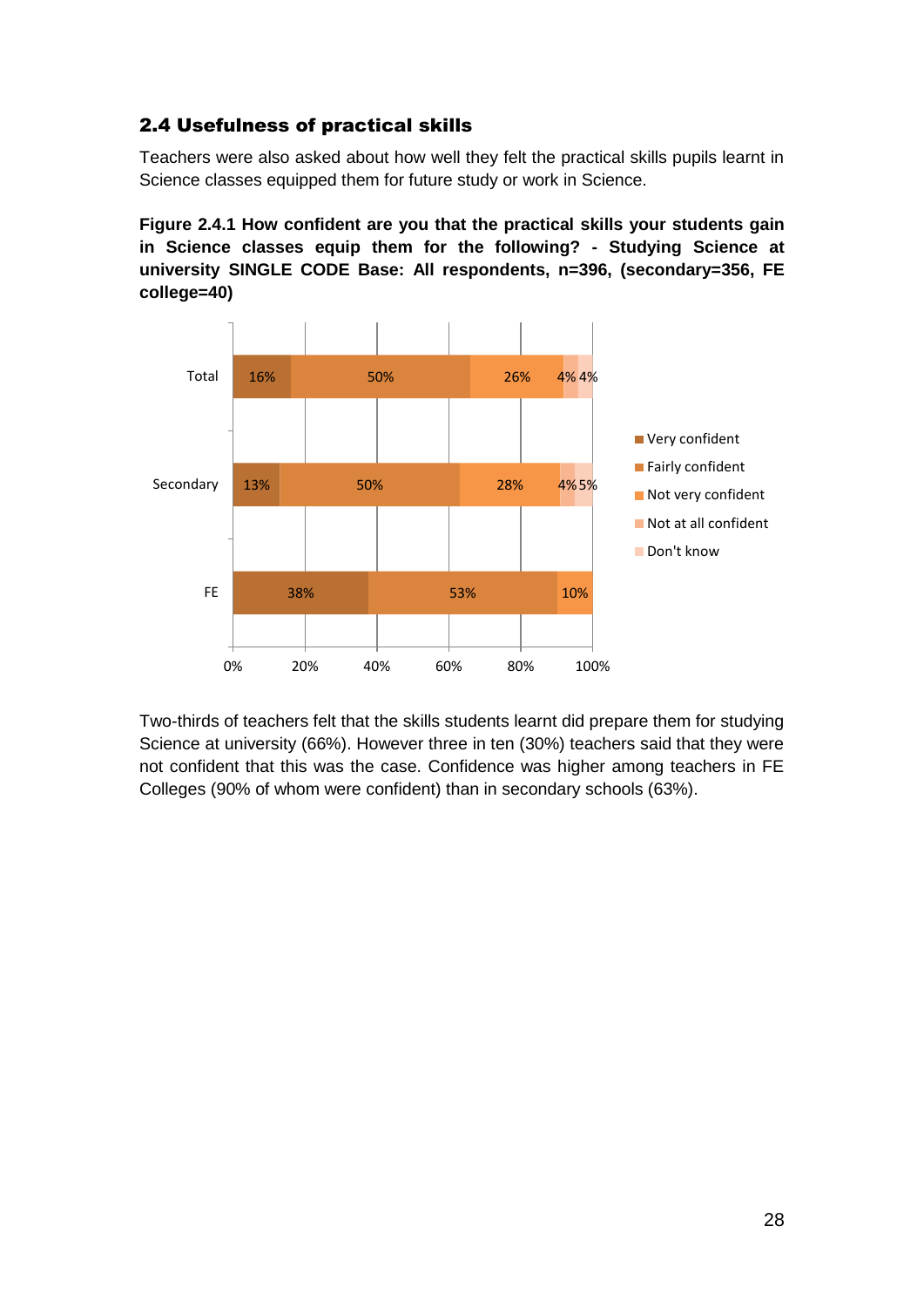When asked about how well they felt that practical skills equipped students for a Science-related job, teachers were less confident. Just over half (54%) overall said that they were confident that this was the case, but just over four in ten (43%) were not confident. There was no significant difference here between the answers from secondary school teachers and teachers in FE colleges.

**Figure 2.4.2 How confident are you that the practical skills your students gain in Science classes equip them for the following? – A Science-related job SINGLE CODE Base: All respondents, n=396, (secondary=356, FE college=40)**

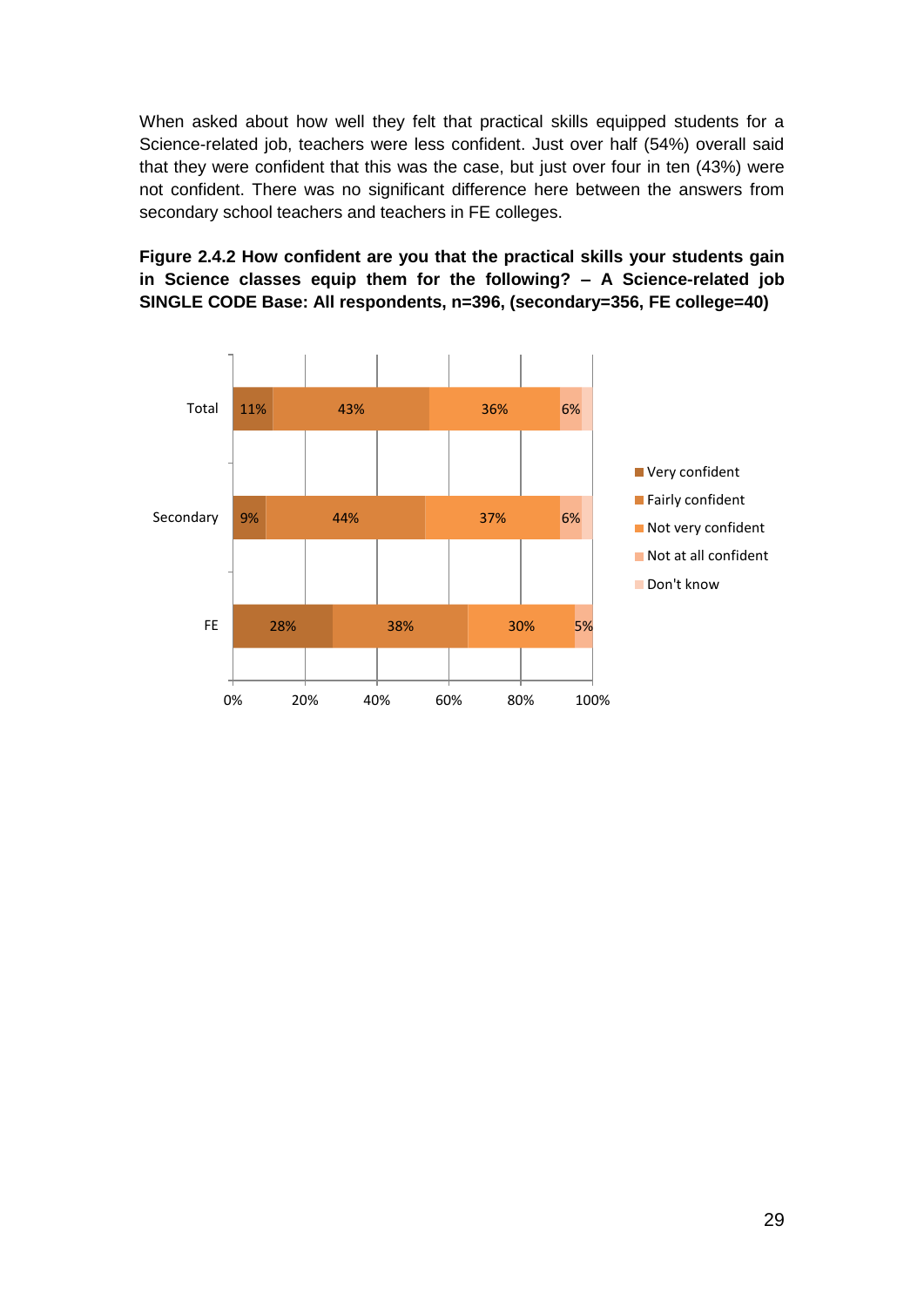## 2.5 STEM clubs

Respondents were also asked a series of questions about STEM clubs. The first was whether or not their school offers such a club.



**Figure 2.5.1 Does your school offer a STEM club? SINGLE CODE Base: All respondents, n=396, (secondary=356, FE college=40)**

More than four in ten teachers said that their school offered a STEM club (44%), although the proportions of secondary schools and FE colleges who did so were very different. Almost half of teachers in secondary schools said that their school offers a STEM club (48%), whereas the proportion of teachers in FE colleges who did so is much lower – just 8%.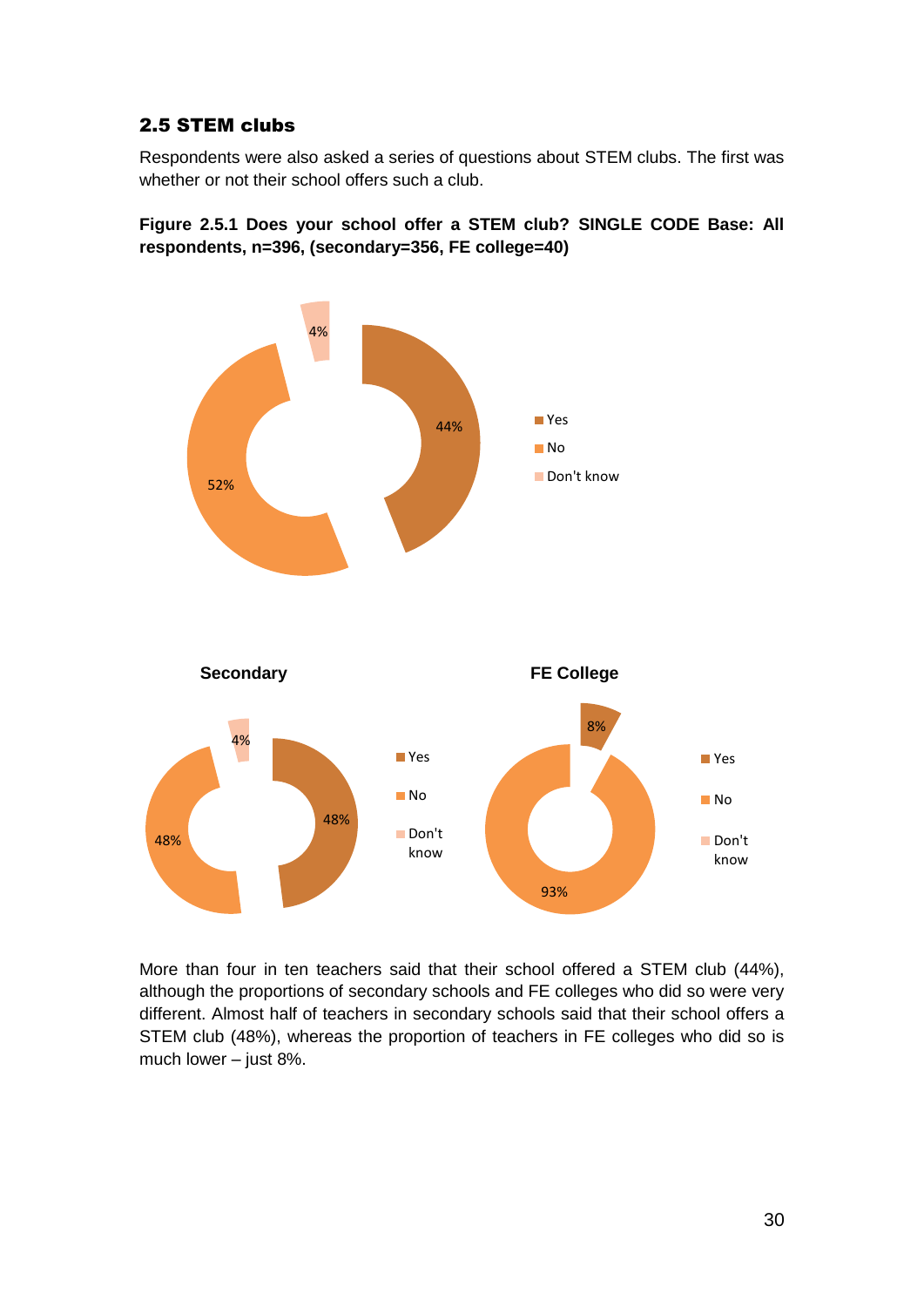Those teachers whose schools did offer STEM clubs were also asked roughly what percentage of STEM club attendees were from Key Stage 3, what percentage were from Key Stage 4 and what percentage were post 16.

**Figure 2.5.2 Roughly what percentage of STEM club attendees are from the following Key Stages? SINGLE CODE Base: All respondents whose school offers a STEM club, n=173, (secondary=170, FE college=3) 8**



*Average proportion from each Key Stage*

The responses to this question suggest that STEM clubs are generally being aimed at younger secondary school pupils. Those teachers at schools which did offer a STEM club were asked what proportion of attendees were from each Key Stage. The responses suggested that the clubs were largely aimed at pupils from Key Stage 3, who comprised nearly three-quarters of an average club (72%).

 8 The base for respondents from FE colleges is too small to chart separately at this question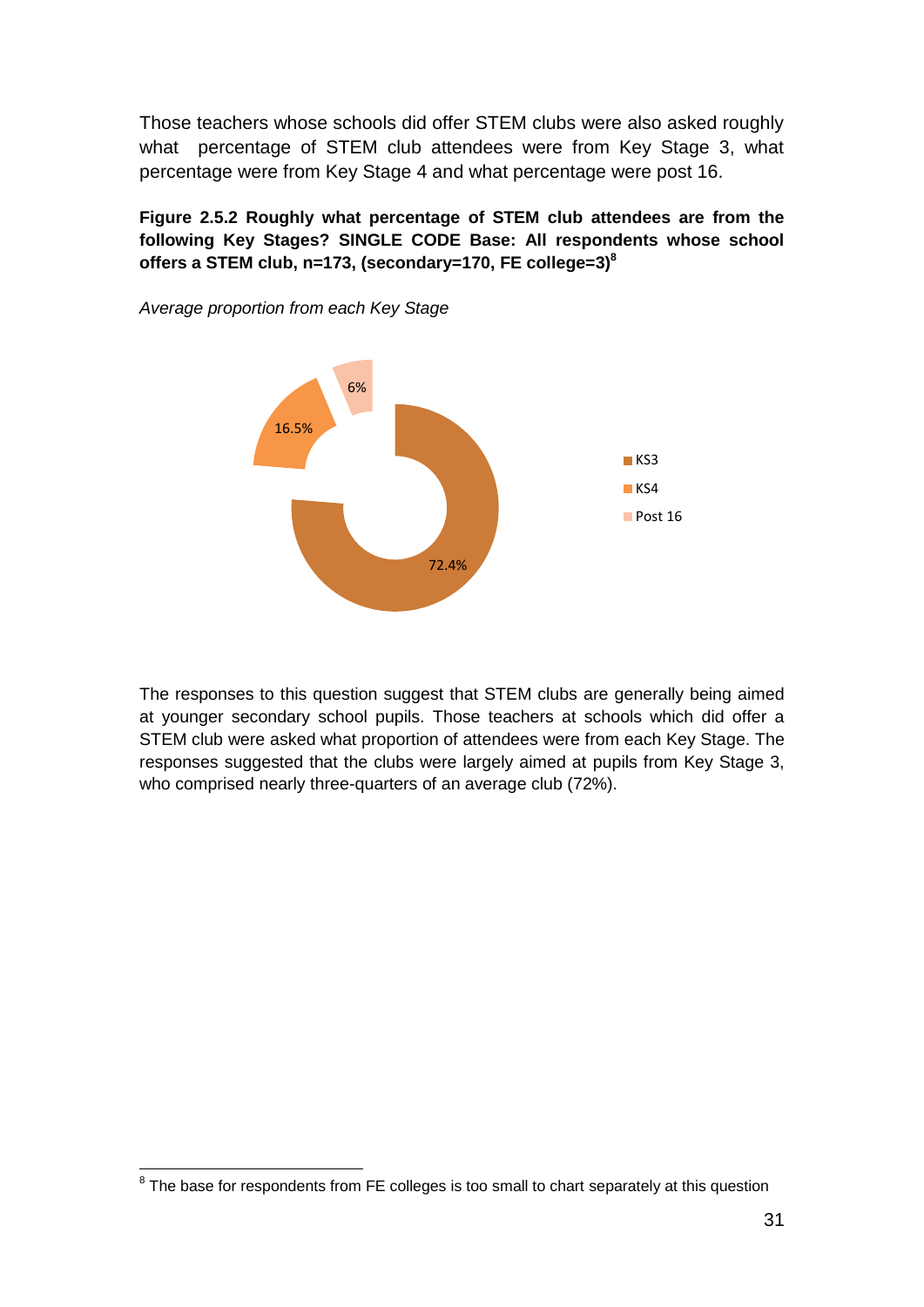The teachers whose schools did offer a STEM club were also asked what the reasons were that the school had decided to offer this.

## **Figure 2.5.3 What are the reasons that your school has decided to offer a STEM club? MULTICODE Base: All respondents whose school offers a STEM club, n=173, (secondary=170, FE college=3) 9**



The main reasons that teachers gave for their schools offering STEM clubs were related to stimulating interest in the subject. Two-thirds of schools said that the club was aimed at encouraging interest in STEM subjects (66%), and more than half said that either teacher interest or pupil interest had led to the club's inception (both 53%). Attainment was also mentioned by some teachers, although a smaller proportion than wanted to use the clubs to stimulate interest. Around one in three (35%) mentioned that the club aimed to boost attainment in STEM subjects, and similar proportions mentioned that it was designed to fit in with a school focus on STEM (31%) or to help boost STEM career development (30%).

 9 The base for respondents from FE colleges is too small to chart separately at this question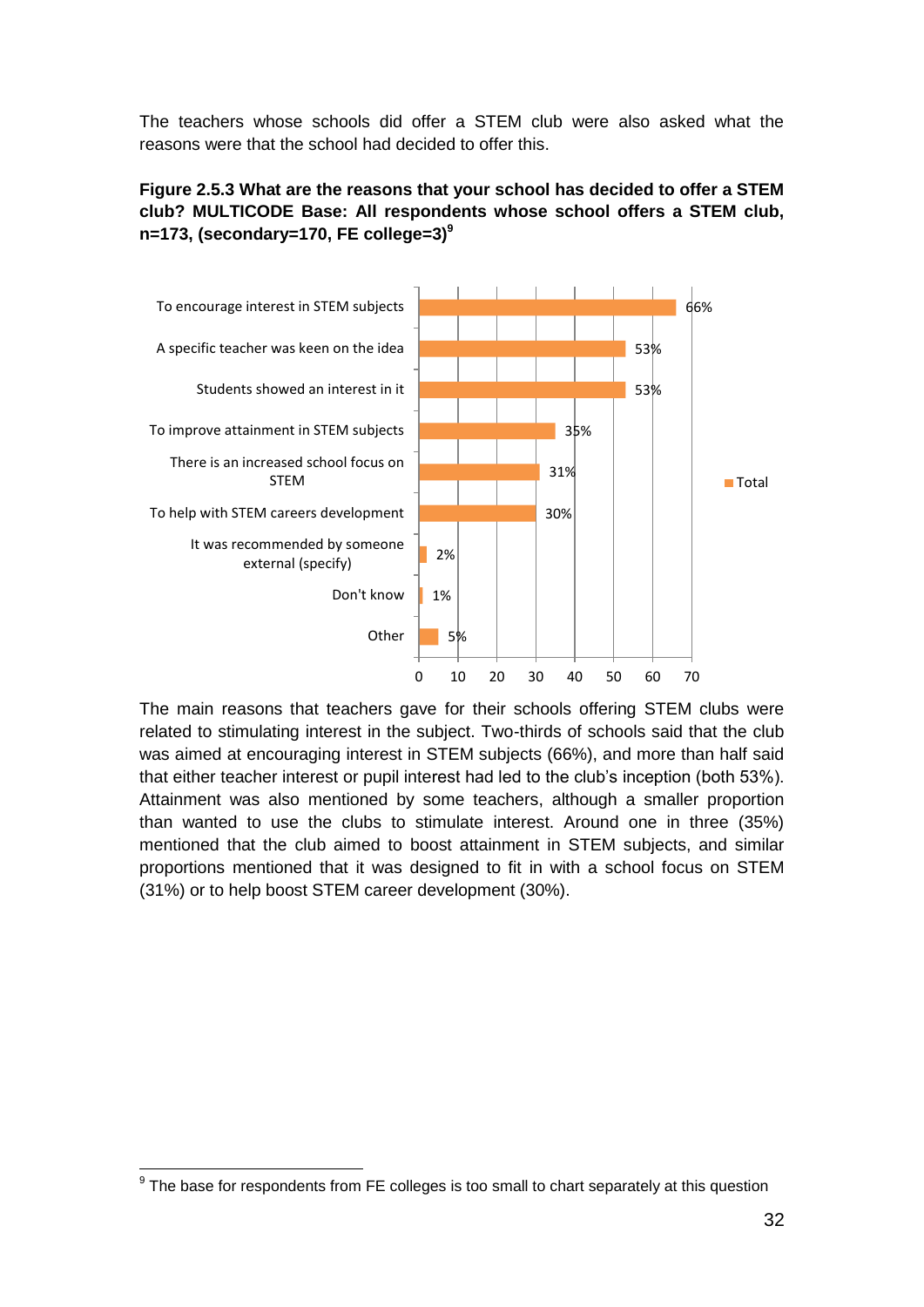In those schools where STEM clubs are not offered, the teachers were asked why this was the case.

**Figure 2.5.4 What are the reasons that your school does not offer a STEM club? MULTICODE Base: All respondents whose school does not offer a STEM club, n=207, (secondary=170, FE college=37)**



The biggest reason by far was a lack of staff time (which was cited in 69% of cases). This was an even greater barrier among the teachers from secondary schools, 73% of whom mentioned it, compared to 55% of the teachers from FE colleges.

In around one in five cases, teachers also mentioned that a lack of resources (21%) and a lack of ideas (17%) were barriers.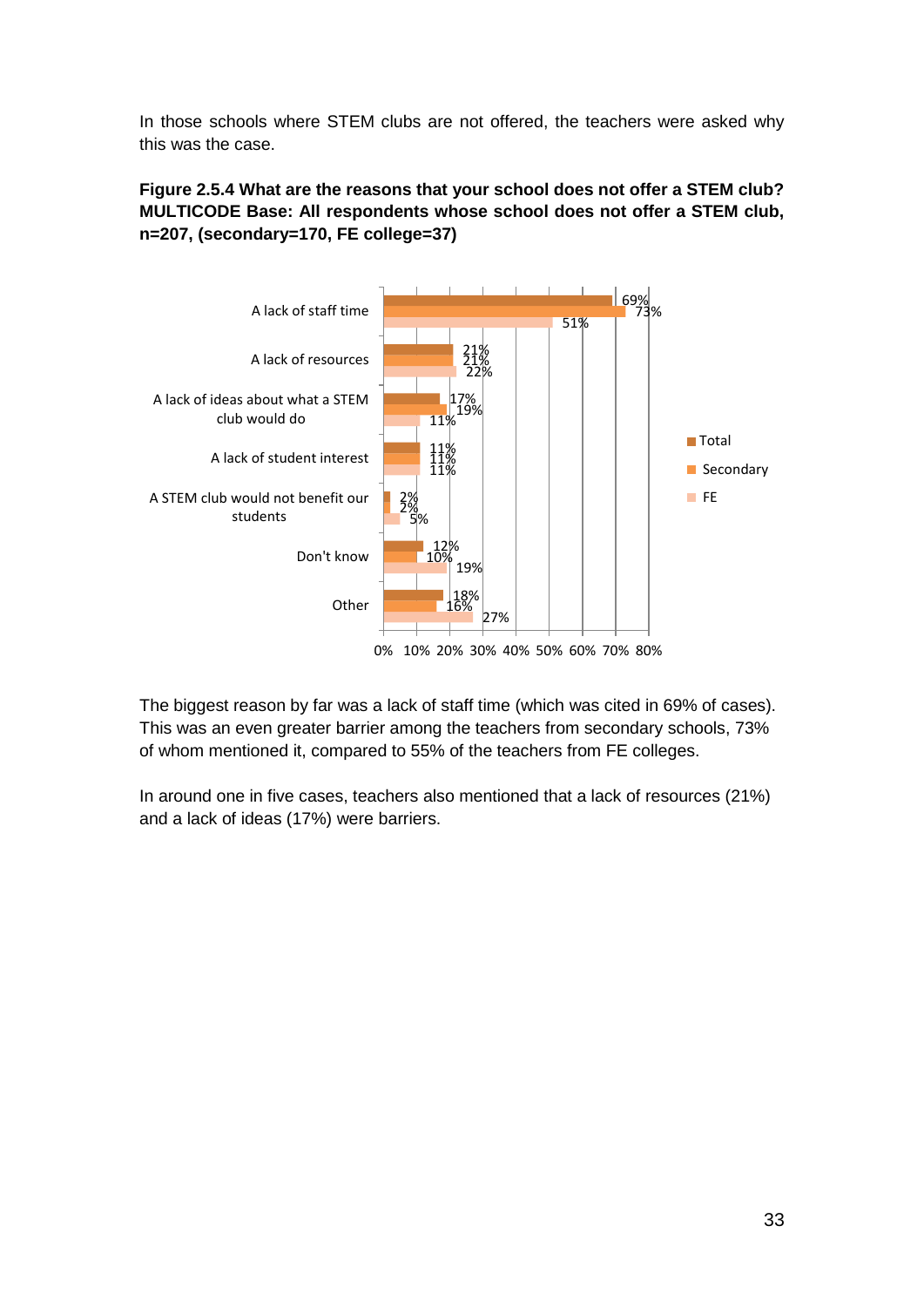Respondents were asked to rank the factors which limited the practical work that they are able to do in Science.



**Figure 2.5.5 Please rank the following factors in terms of the extent to which it limits practical work in science? SINGLE CODE PER OPTION Base: All respondents, n=396, (secondary=356, FE college=40)**

The factor which was most commonly rated as the biggest limiting factor was a lack of money for equipment or consumables, which was nominated by 38% of respondents. Equipment and resources were also mentioned by teachers earlier in the survey, when asked what would be the single factor most likely to improve practical work in their school.

Among the other options suggested, there was no clear pattern in terms of which factors had the greatest limiting effect.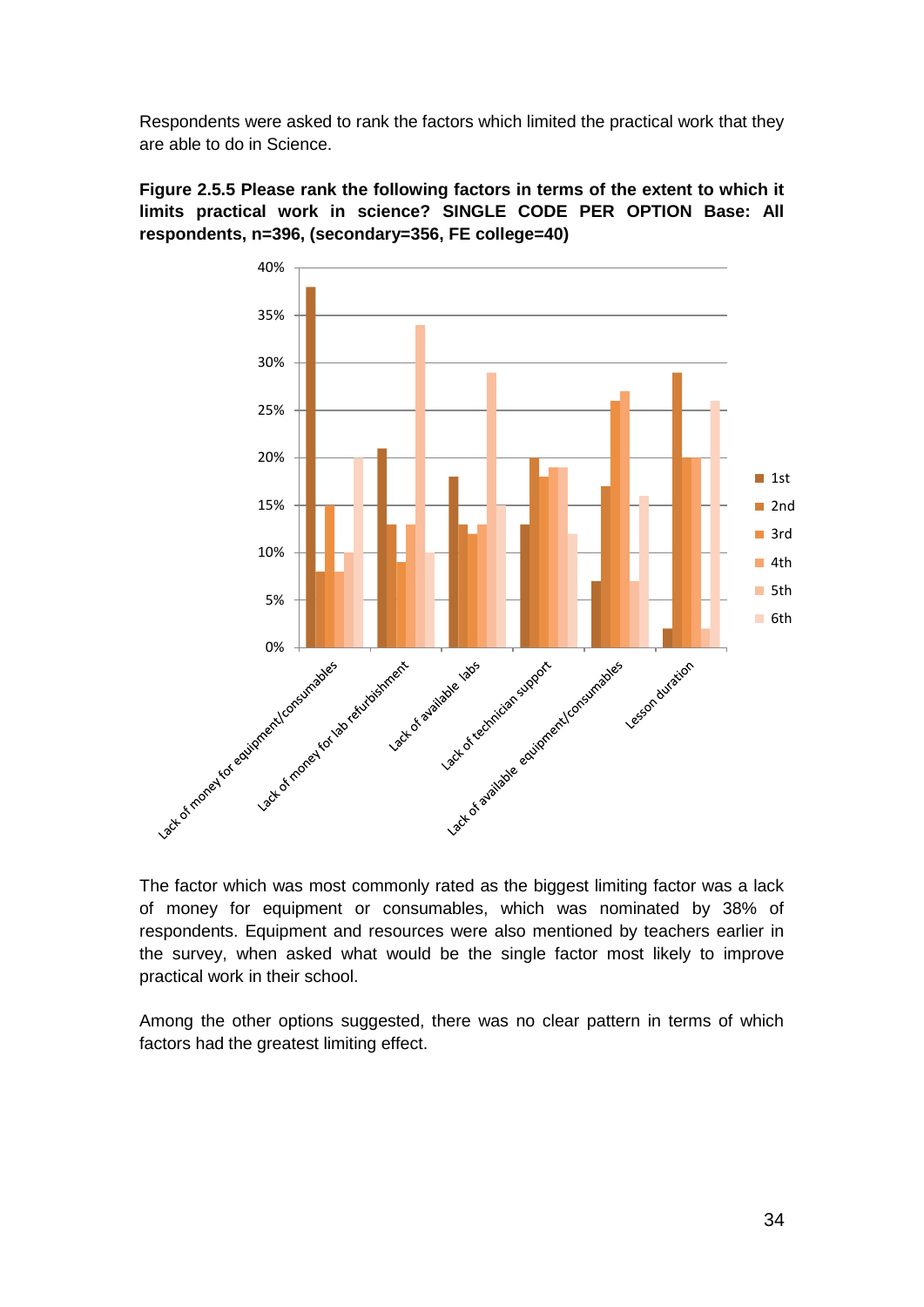## 2.6 Funding for practical work

The next series of questions asked respondents about the way that practical work is funded in their schools.

**Figure 2.6.1 Has there been a significant change in the spending on equipment and consumables for practical work over the last 2 years? SINGLE CODE Base: All respondents, n=396, (secondary=356, FE college=40)**



Despite the importance that teachers assign to equipment and consumables in the provision of practical work in Science, around four in ten (39%) teachers reported that there had been a significant decrease in spending on these over the last two years. Around three in ten (31%) said that spending had remained roughly the same, and only around one in eight (13%) said that spending had risen.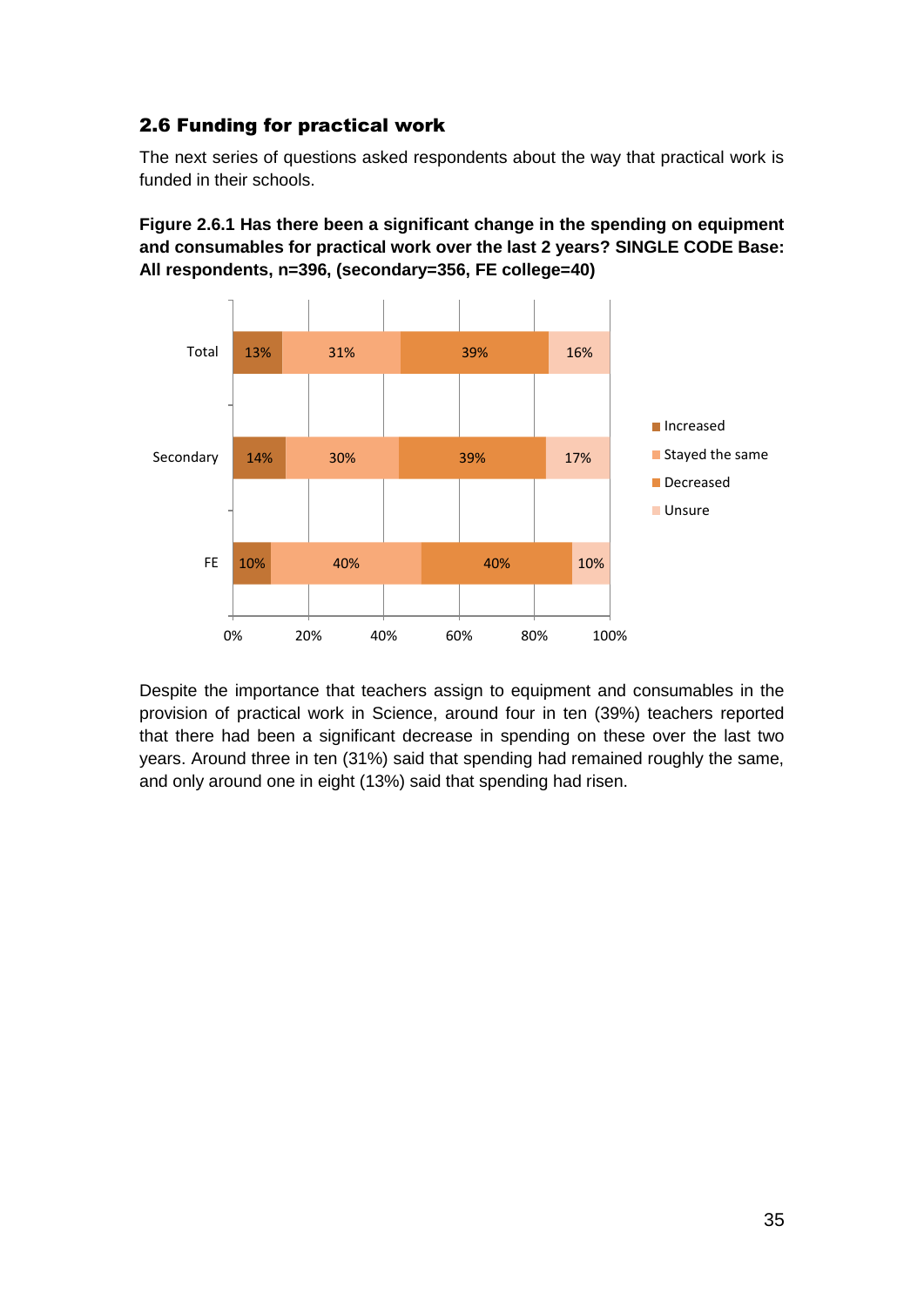Respondents were also asked whether there would be a significant change in the spending on equipment and consumables in the next two years.



**Figure 2.6.2 Will there be a significant change in the spending on equipment and consumables for practical work over the next 2 years? SINGLE CODE Base: All respondents, n=396, (secondary=356, FE college=40)**

The teachers' predictions for spending on equipment and consumables over the next two years suggested that in many schools it would continue to fall. Around four in ten suggested that they expected spending to fall (41%), while only six per cent expected it to rise. There was also a significant proportion of teachers (31%) who said that they were unsure about what would happen with spending over the next two years.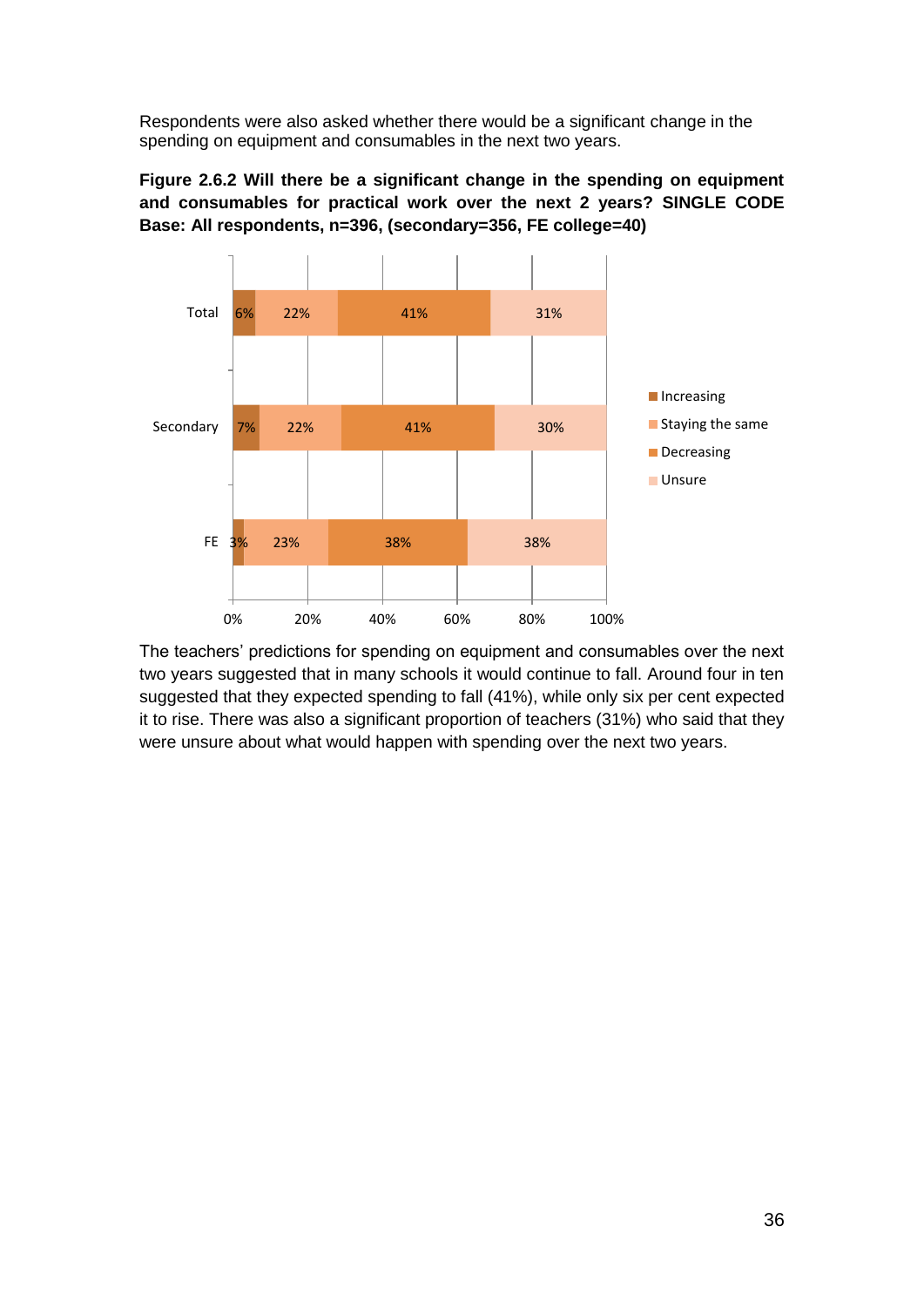Respondents were also asked if they knew of any equipment in their Science departments that had never been used.

**Figure 2.6.3 As far as you know, is there any equipment in your Science department that has never been used? SINGLE CODE Base: All respondents, n=396, (secondary=356, FE college=40)**



More than a third (37%) said that they did know of this, and a further three in ten (29%) said that this may be the case. One in three (33%) said that they were not aware of any unused equipment.

The teachers in FE colleges were more likely to say that there was not unused equipment (50% of these respondents said that this was the case) than those in secondary schools (only 31% of whom said so).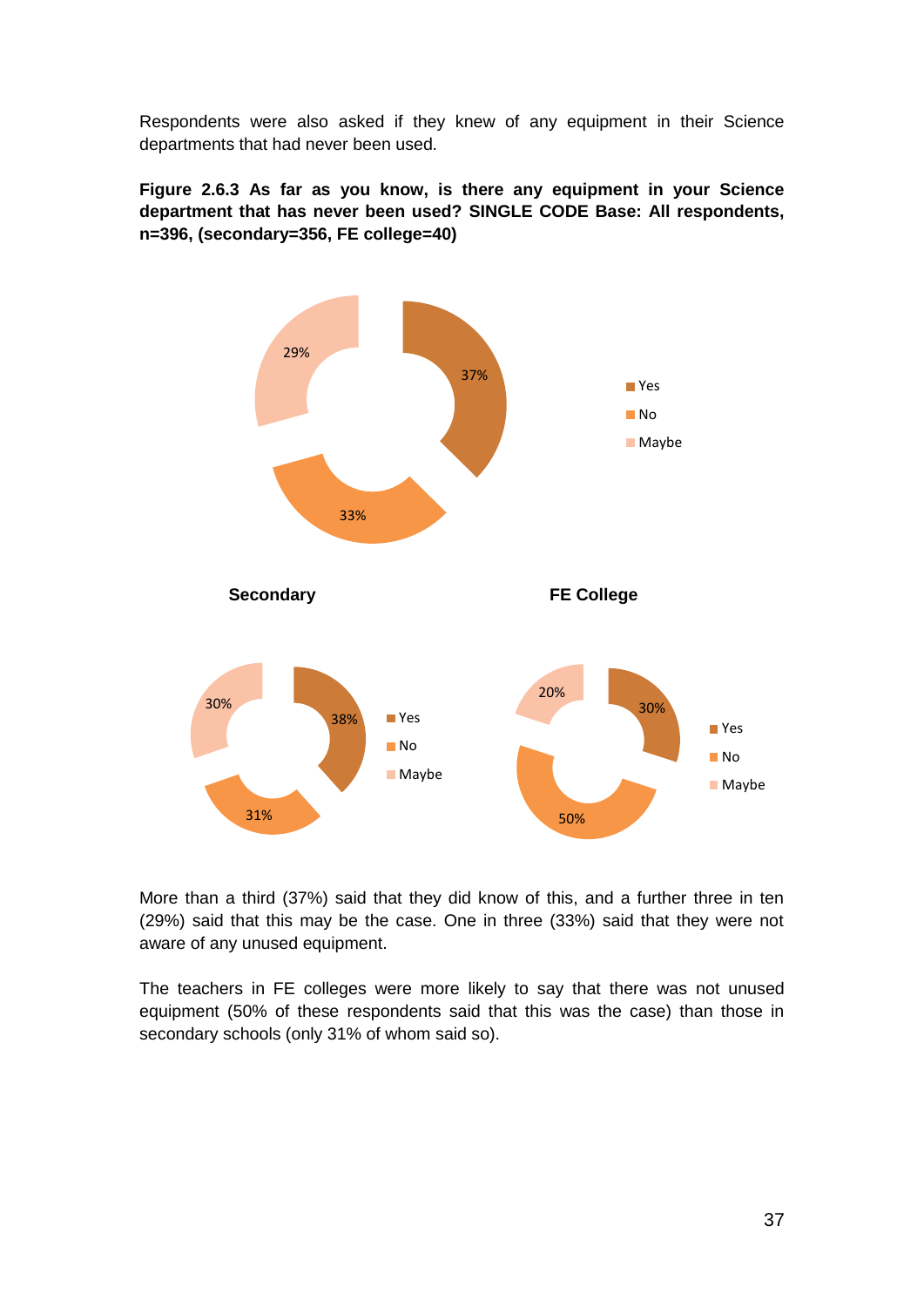The teachers were also asked whether equipment and consumables were being shared between their schools and other local schools.

**Figure 2.6.4 As far as you know, in the last year has your school shared (either borrowed or lent) equipment or consumables with another school for Science?) SINGLE CODE Base: All respondents, n=396, (secondary=356, FE college=40)**



In a number of cases, equipment and consumables were being shared. More than half of respondents said that in the last year, their school had either borrowed or lent Science equipment or consumables to another school (54%). Sharing of resources was significantly more common among the secondary school teachers who responded (56% of whom said that they did so) than among respondents from FE colleges (35% of whom said that they did so).